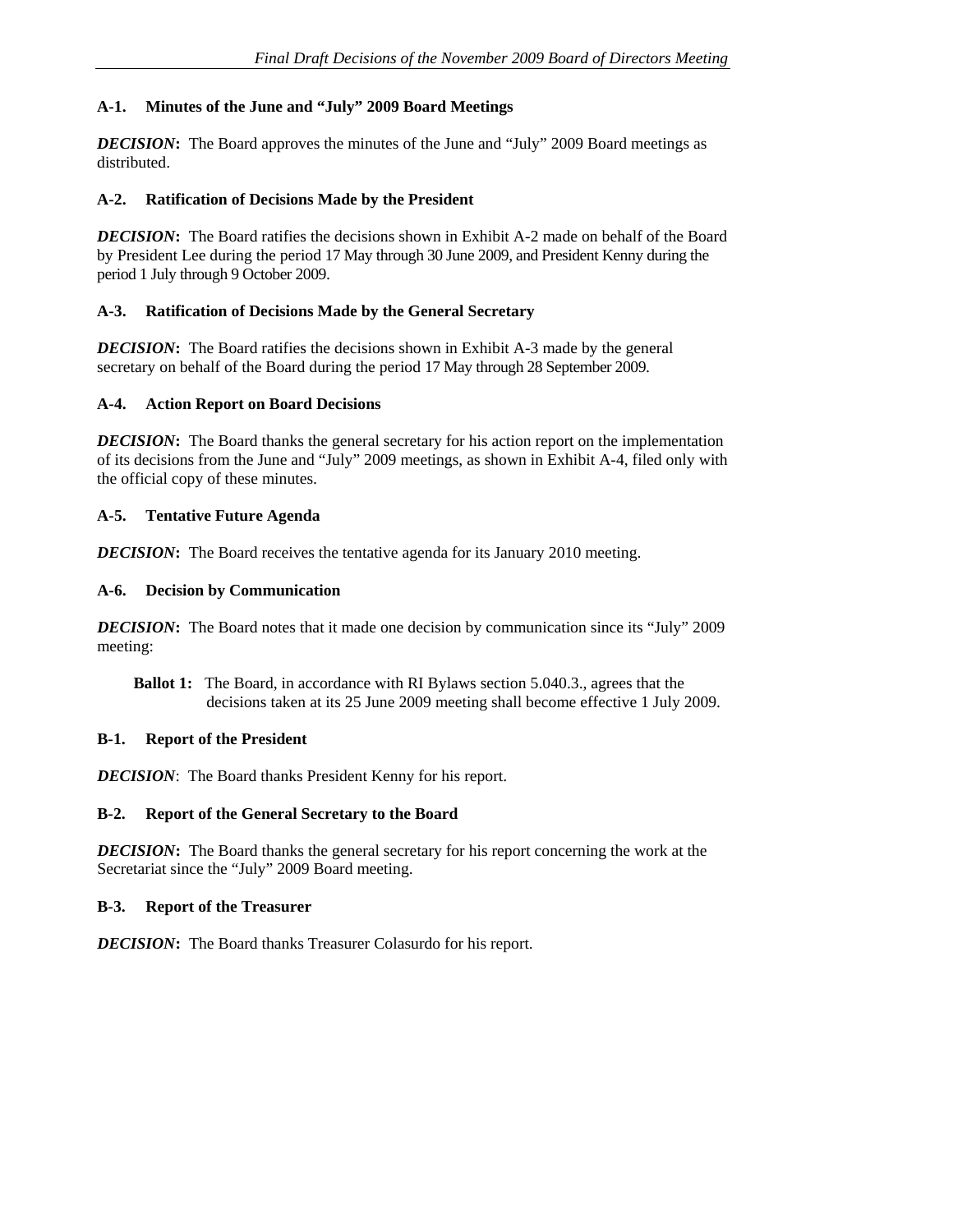#### **B-4. Communications from the Trustees**

- 1. notes the following decisions from the June 2009 Trustees meeting:
	- 145. Communications from the RI Directors
	- 150. Report of the Joint Committee to Review Rotarian Action Groups
	- 151. 2010 Rotary Alumni Celebration
	- 152. Foundation Events at the 2011 RI (New Orleans) Convention
	- 153. Annual Programs Fund Goal
	- 161. Report of the Investment Advisory Committee
- 2. thanks the Trustees for their recommendation to continue the practice of assigning trustee liaisons to attend RI Board meetings and director liaisons to attend Trustee meetings, but reaffirms its decision 236 June 2009, allowing the president and chairman discretionary authority with regard to these assignments;
- 3. approves the addition of a half-day unofficial ancillary preconvention Rotary Alumni Celebration at the 2010 RI (Montreal) Convention, pending space availability;
- 4. looks with favor upon the Foundation's plans for activities to be held in conjunction with the 2011 RI (New Orleans) Convention;
- 5. concurs with the termination of the investment consulting agreement with Hewitt Investment Group, effective 1 January 2010;
- 6. notes the following decisions from the October 2009 Trustees meeting:
	- A-5. Communications from the RI Directors
	- A-8. Review of the Joint Committee Agenda
	- A-9. Election of Officers for 2010-11
	- A-11. 2010-11 Foundation Goals
	- A-13. Report of the Future Vision Committee
	- A-14. Selection of Trustee Non-Voting Member of the 2010 Council on Legislation
	- A-15. Report on Proposed Council Legislation Affecting The Rotary Foundation
	- B-1. Update on Rotary's US\$200 Million Challenge
	- B-3. Arch C. Klumph Society and Major Donor Recognition Levels
	- C-5. Report of the Rotary Centers Committee
	- C-7. Report of Rotary Foundation Alumni Advisory Committee
	- C-10. Proposed Strategic Partnerships with Other Organizations
	- D-1. Report on Allegations and Litigation
	- D-4. Humanitarian Grants Cadre Training at 2011 (New Orleans) Convention
	- E-5. Report of the Investment Advisory Committee
	- E-7. Trustee Spouses' Role at Rotary Meetings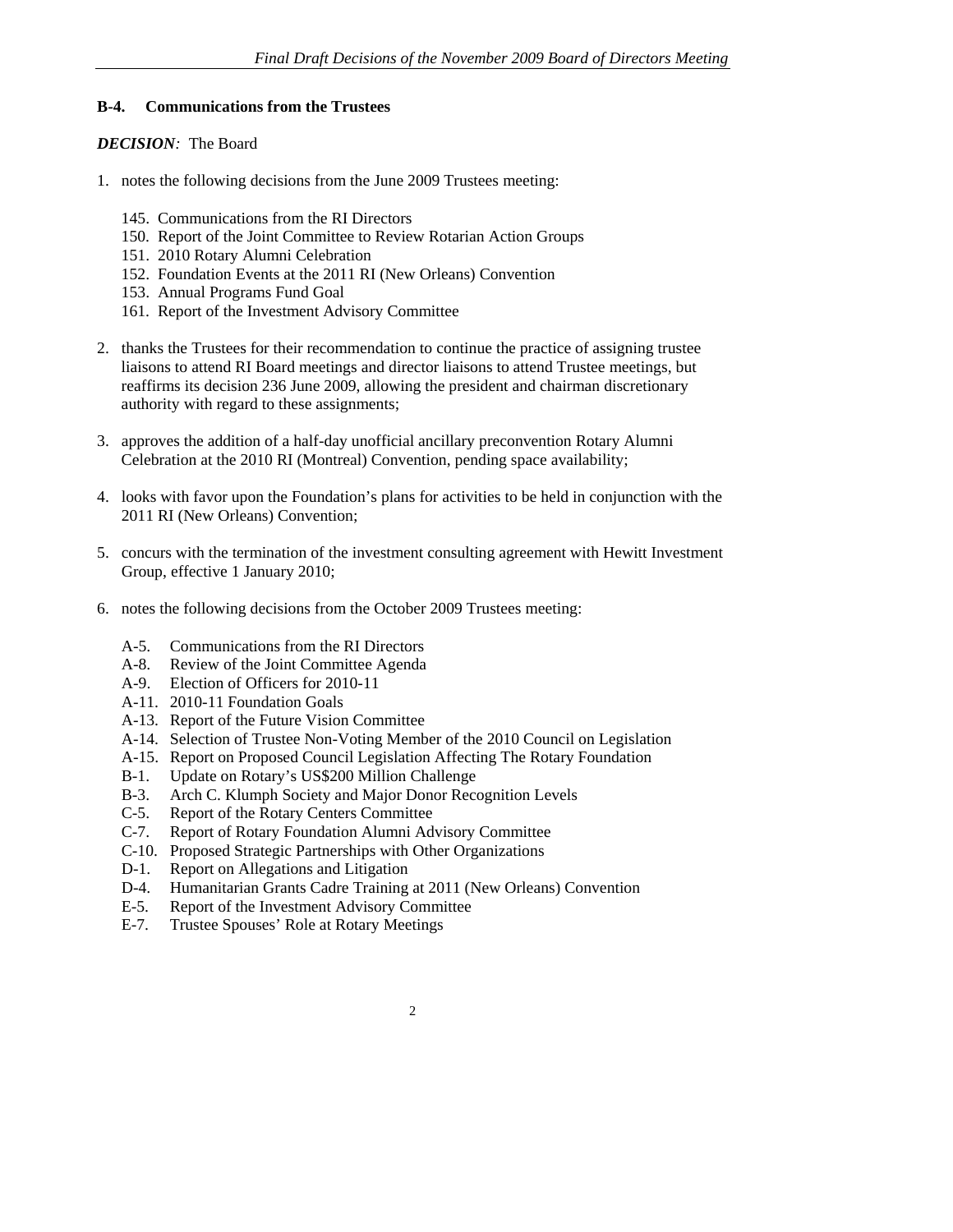- 7. with regard to the Rotary Peace Centers,
	- a. encourages district governors to include the Rotary Peace Centers in all appropriate district events;
	- b. agrees to consider making the Rotary Peace Centers a topic for group discussion at the 2010 RI Institutes;
- 8. agrees to a US\$25 registration fee for the 2011 Rotary Alumni Celebration in New Orleans, LA, USA;
- 9. approves a Humanitarians Grants Cadre of Technical Advisors' training to take place before the 2011 (New Orleans) Convention;
- 10. concurs with the appointment of NEPC to provide investment consulting services for the five-year-period beginning 1 December 2009;
- 11. expresses thanks to Trustee vice-chairman John F. Germ for his report and for his service as liaison from the Trustees.

## **B-5. Memorials to the Board**

*DECISION*: The Board, the Executive Committee acting on its behalf, requests the general secretary to follow-through on the memorials received at this meeting in accordance with discussion at this meeting.

#### **B-6. Updates to the** *Rotary Code of Policies*

*DECISION***:** The Board, to record the decisions that it has taken previously, amends the *Rotary Code of Policies* as found in Exhibits B-6-a and B-6-b, filed only with the official copy of these minutes.

### **B-7. Status of Litigation**

*DECISION*: The Board thanks the general secretary for his report on litigation.

### **B-8. Proposed RI Committee Structure for 2010-11**

*DECISION***:** The Board thanks the president-elect for his review of the current committee structure for 2009-10, and his discussion about possible changes in the committee structure for 2010-11.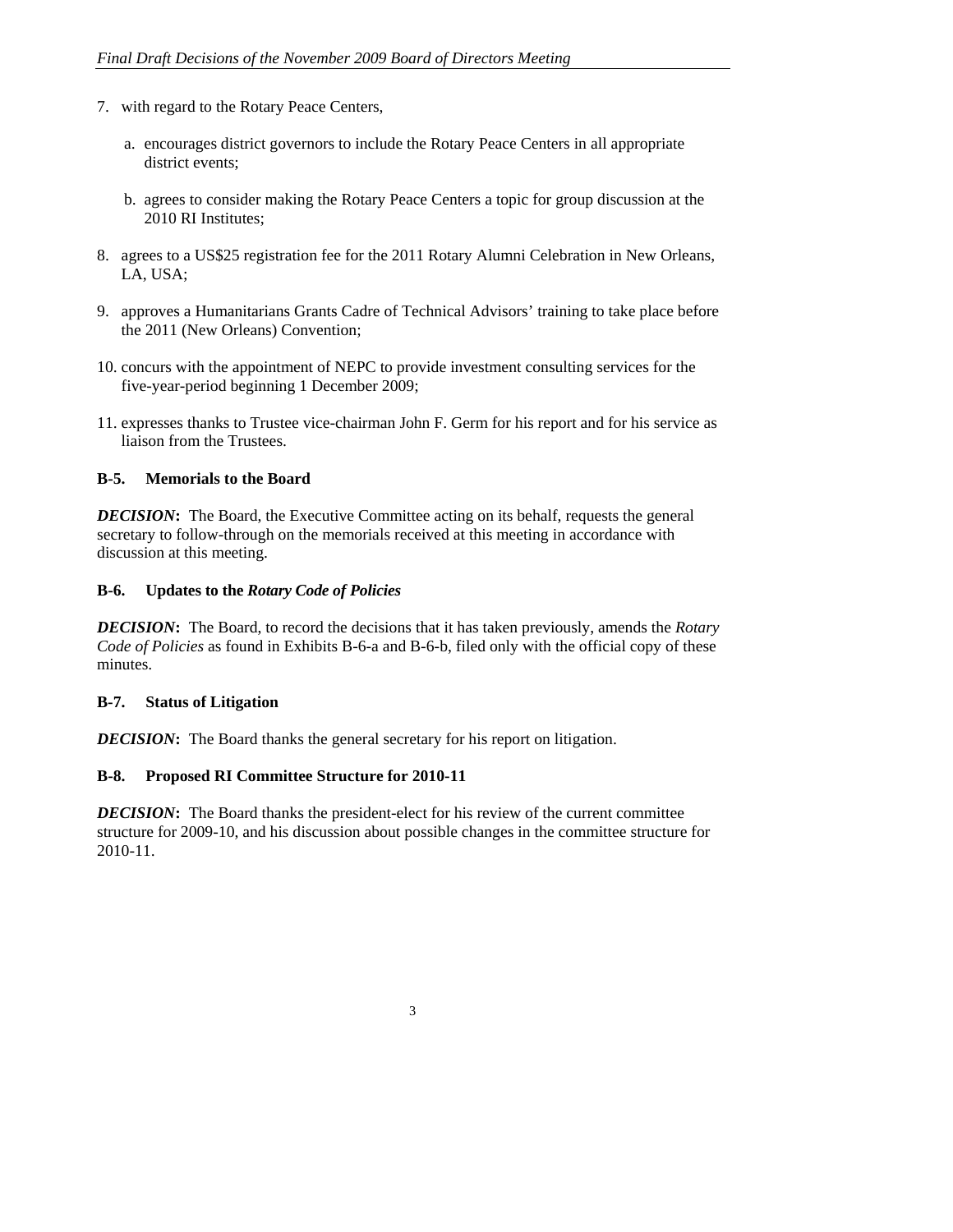## **B-9. Modification of the Dates for the Appointment of New Trustees in 2010-11**

#### *DECISION*: The Board agrees to suspend *Rotary Code of Policies* section 29.010.5.

(Appointments to Rotary Foundation Trustees) until after the conclusion of the 2010 Council on Legislation.

### **B-10. Board Meetings in 2010-11**

### *DECISION***:** The Board

1. agrees that it shall meet during 2010-11 as follows:

25-26 June 2010 (F-Sa) Montreal, Canada (directors and spouses) 1-5 November 2010 (M-F), Evanston, IL, USA (directors) 22-27 January 2011 (Sa-Th), San Diego, CA, USA (directors, directors-elect, and spouses) 13-18 May 2011 (F-W), Evanston, IL, USA (directors, directors-elect, and spouses);

- 2. authorizes the 2010-11 president to adjust the above dates and sites, if circumstances require;
- 3. recommends to President-nominee Banerjee that he consider scheduling one Board meeting at the beginning of each calendar quarter, to be preceded by Trustee meetings where appropriate and with the chairman's consent, thus providing a better distribution of Board and Trustee meeting dates throughout the year.

### **B-11. Annual Review of Rotary's International Offices**

*DECISION*: The Board thanks the general secretary for his report on Rotary's international offices.

# **B-12. Operations Review Committee Report**

*DECISION***:** The Board thanks Chairman Tempelaars for his report from the Operations Review Committee.

### **B-13. Information Technology Status Report**

*DECISION***:** The Board receives the general secretary's report on information technology projects and initiatives at the Secretariat.

### **B-14-a. Report of the Joint Committee: Rotarian Action Groups Pilot Project**

### *DECISION***:**The Board

1. requests President Kenny to appoint an ad hoc committee of three directors and two trustees to meet with up to five representatives of the Rotarian Action Groups to develop the details of a new pilot project consistent with the principles discussed at this meeting. The pilot

**Comment [HELP1]:** When writing decisions, use the following number format for decisions that have more than one point: The Board 1. agrees that … (each decision point should be tabbed a ¼ of an inch from the number; a blank line should separate each point of the decision)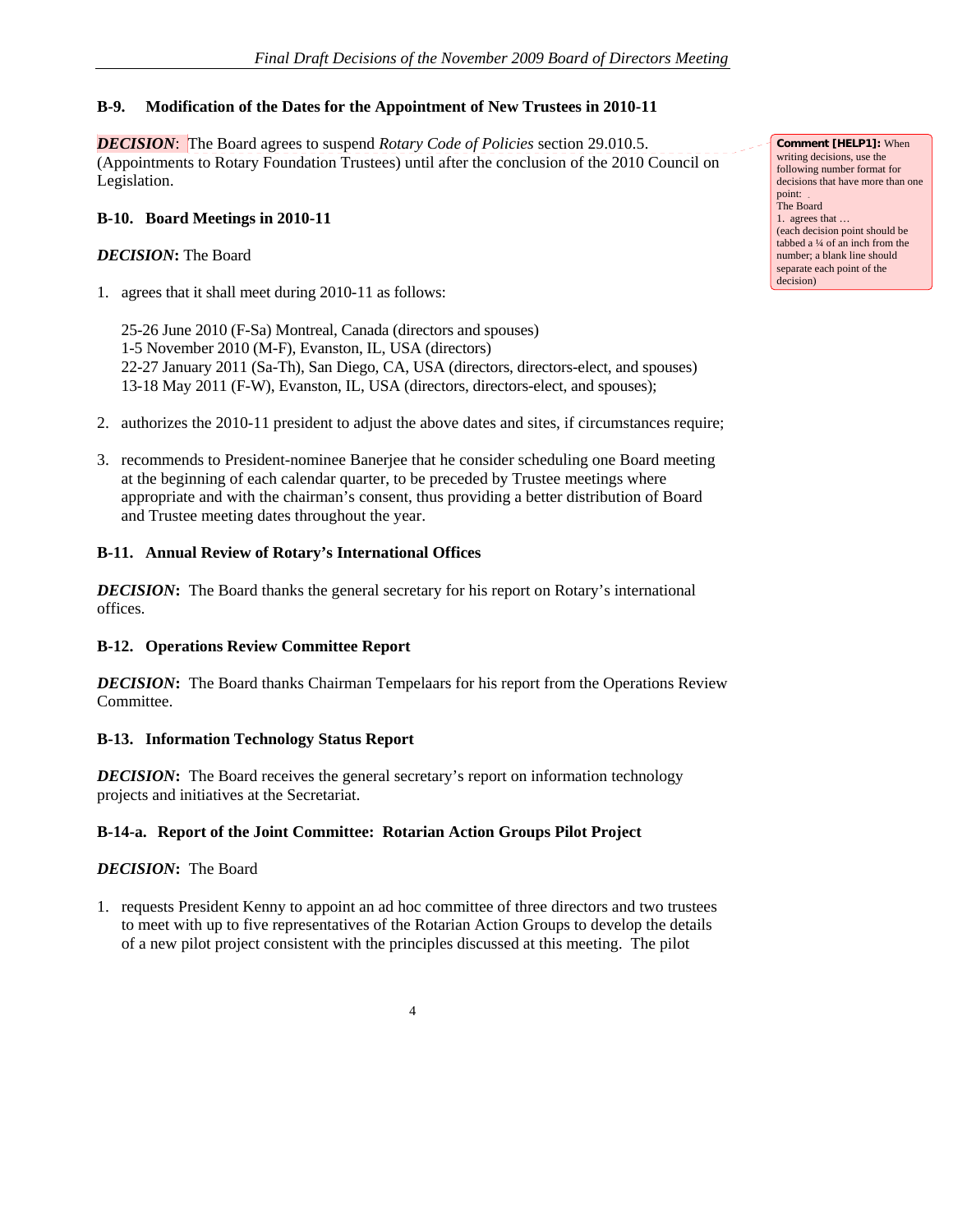project is to include a few Rotarian Action Groups as selected by the RI Board from the RAGs that apply for the pilot project and that agree to comply with the following guidelines:

- a. the revised RAGs will serve as available resources for RI, TRF, and the clubs and districts in one or more of the six areas of focus named in the Future Vision Plan;
- b. each of the revised RAGs will be controlled and managed by a seven-member board of directors. Four members of the RAG board will be selected by RI, including the chairman, and the other three board members will be elected by members of the RAG at its annual meetings. The other officers and agents of the RAG will be selected by the RAG board;
- c. the revised RAGs will continue to identify club and district projects that are supported by existing TRF programs;
- d. the revised RAGs will be subject to RI circularization policies, which limit direct contacts with Rotarians, clubs, and districts;
- e. each of the revised RAGs will establish a TRF donor advised fund, and all charitable funds received by the RAG will be placed in such fund;
- 2. agrees that if the pilot project is successful, the revised structure will be offered to the other Rotarian Action Groups. The ad hoc committee may consider the possibility of a new name to describe the revised RAGs in order to distinguish them from the RAGs that chose not to adopt the revised structure.

### **B-14-b. Report of the Joint Committee: Moratorium on Rotarian Action Groups**

*DECISION*: The Board agrees to extend its moratorium on reviewing new Rotarian Action Group applications until its June 2010 meeting.

### **B-15-a. Board Council on Legislation Advisory Committee Report: Review of Legislation**

*DECISION*: The Board endorses the legislative strategy presented by the Board Council on Legislation Advisory Committee.

### **B-15-b. Board Council on Legislation Advisory Committee Report: Authority of the President to Act on Behalf of the Board in Legislative Matters**

*DECISION***:** The Board authorizes the 2009-10 president, with the consent of the chair of the Board Council on Legislation Advisory Committee, to act on its behalf until its January 2010 meeting with respect to all matters relating to the Council on Legislation.

**Comment [HELP2]:** When writing decisions, use the following number format for decisions that have more than one point: The Board 1. agrees that … (each decision point should be tabbed a ¼ of an inch from the number; a blank line should separate each point of the decision)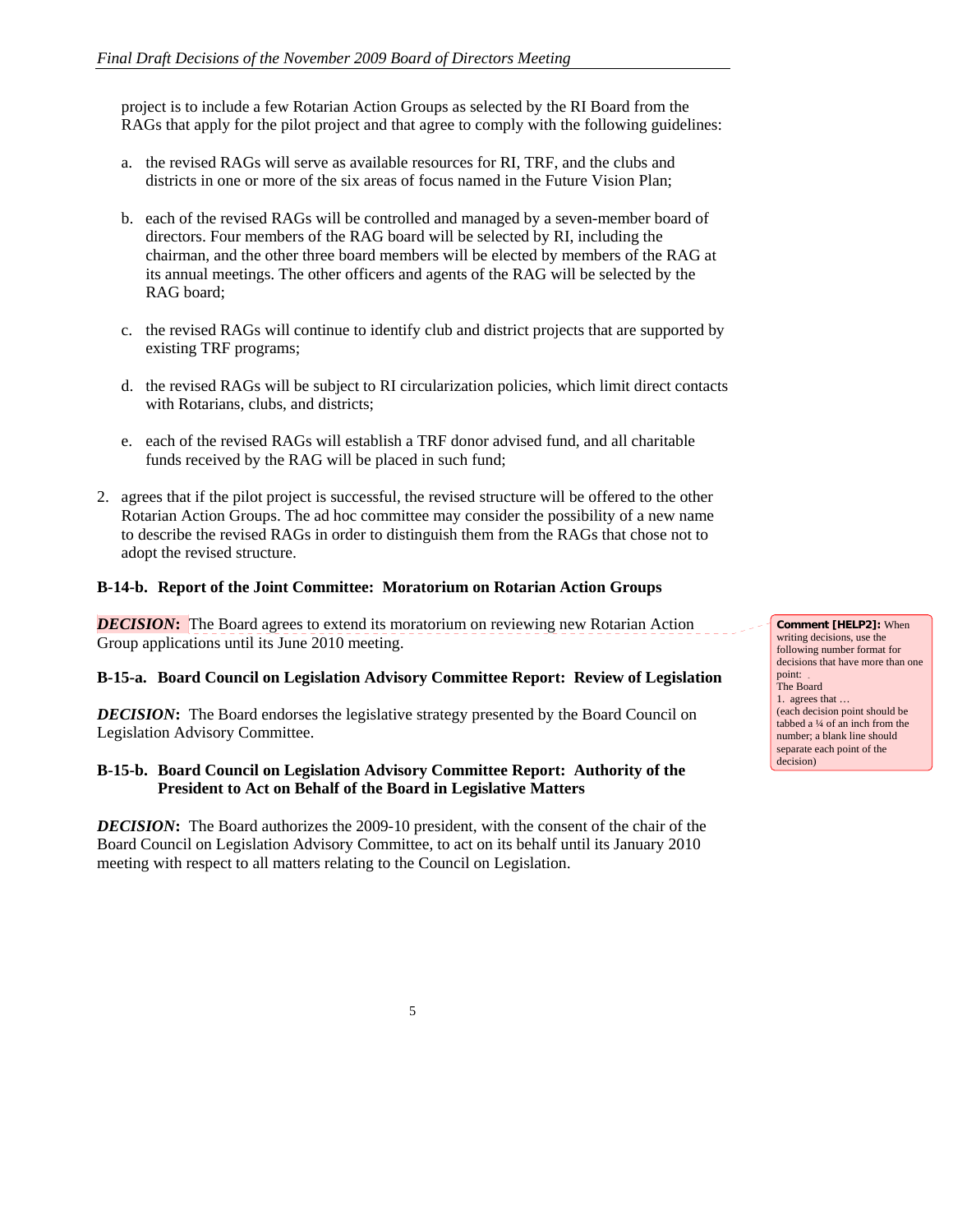### **B-16. Council Operations Committee Report**

### *DECISION***:** The Board

- 1. thanks the Council Operations Committee for its report;
- 2. agrees that where statements of support or opposition are substantially similar, the general secretary shall only transmit to Council members the first received.

# **B-17. RI Licensing System Amendment**

## *DECISION***:** The Board

1. amends *Rotary Code of Policies* section 33.020.3. and adds new section 34.040. as follows:

### **33.020.3.** Use of Rotary Marks by RI Officers in Publications

Incoming, current, and past officers of RI and those Rotarians appointed by the president or the Board to serve in various capacities are authorized to use the Rotary Marks in publications, printed or electronic, in connection with their roles as RI leaders. In each such instance, the use shall include a clear indication of the capacities in which they have served and the years of such service to RI. Rotary senior leaders may publish and sell books about their Rotary experiences without being licensed by RI, provided that all proceeds from the book sales are donated to TRF and the book publisher is either licensed or released by RI to reproduce the Rotary marks, with the approval of the general secretary. Such publication shall include in a prominent location a statement that it is not an official publication of RI.

### **34.040.** Use of the Rotary Marks by Rotarians

### 34.040.6. Books by Rotary Senior Leaders

Rotary senior leaders may publish and sell books about their Rotary experiences without being licensed by RI, provided that all proceeds from the book sales are donated to TRF and the book publisher is either licensed or released by RI to reproduce the Rotary marks, with the approval of the general secretary.

2. ratifies the general secretary's 28 July 2009 decision to allow Past RI President Cliff Dochterman to write, publish, and sell a book of his Rotary speeches in accordance with the above policy.

### **B-18. Strategic Planning Committee Report**

### *DECISION***:** The Board

1. receives the report of the Strategic Planning Committee, including results of the recent Rotarian survey, focus group findings, and the SWOT analysis;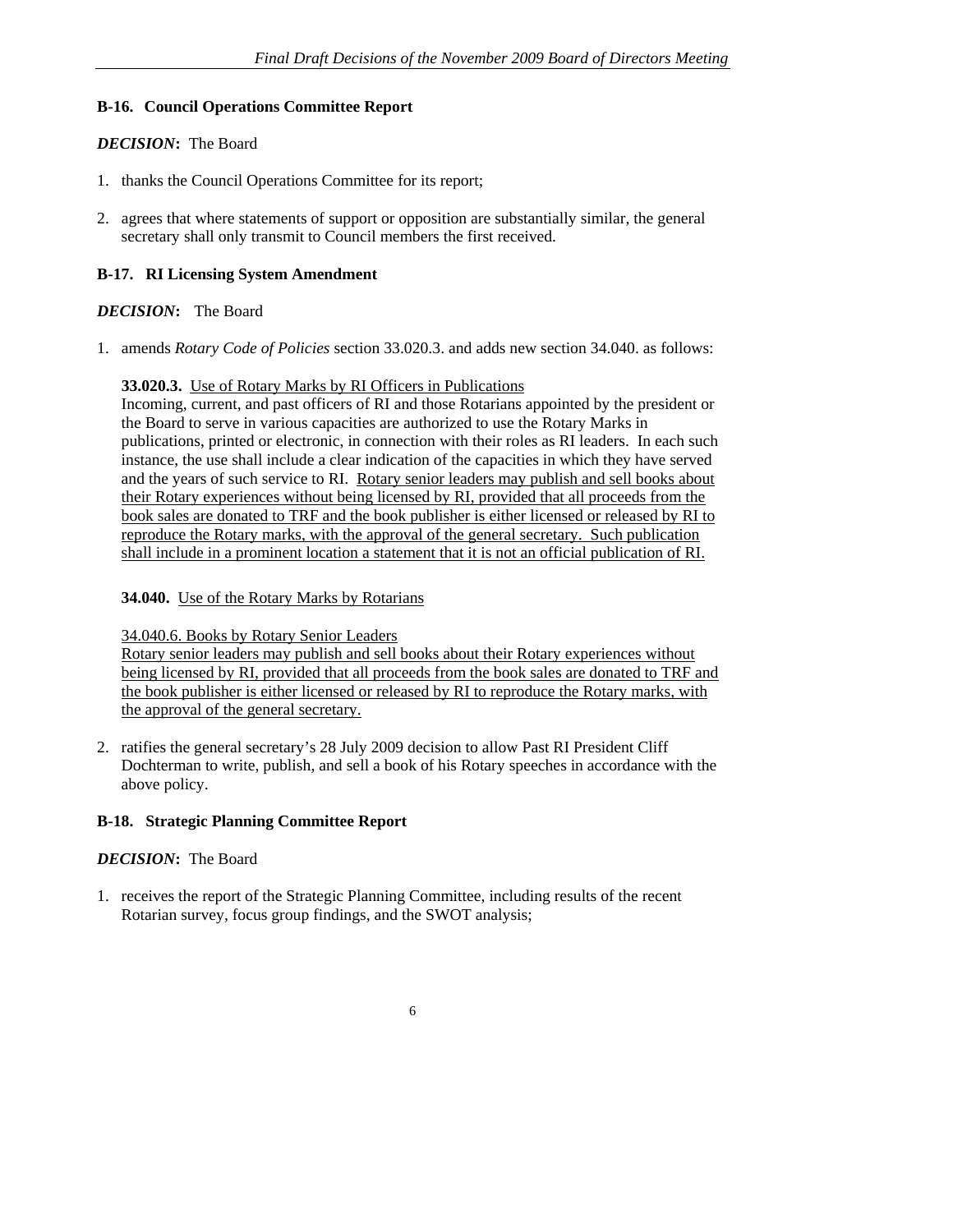- 2. reaffirms its decision 228, June 2007, adopting the "core values" recommended by the RI Strategic Planning Committee as part of the strategic plan of Rotary International;
- 3. adopts the revised mission, vision, priorities, and goals of the RI Strategic Plan as shown in Exhibit B-18-e, effective 1 July 2010;
- 4. requests the general secretary to provide a detailed implementation plan to the Board at its June 2010 meeting.

### **B-19. Proposed Changes to the Rules for Rotary Institutes**

*DECISION*: The Board expresses its interest in the ideas for Rotary institutes as discussed at this meeting, and requests the general secretary to convey these ideas to the Meetings Review Committee.

#### **B-20. Extension of Deadlines for Director Nominating Committees**

#### *DECISION***:** The Board

- 1. with authority granted under RI Bylaws section 12.030.10., agrees that the 2010-11 director nominating committee for Zone 24 may delay its meeting to 14 November 2010, and establishes subsequent deadlines for any possible challenges to the choice of the nominating committee as shown in Exhibit B-20;
- 2. confirms that, notwithstanding RI Bylaws section 12.020.5., the RI Bylaws deadline of 1 June for submission of names for membership on the director nominating committee is firm, and that any individual submitted by a governor after that deadline (except as provided in RI Bylaws section 12.020.7.) may not serve as a member of the director nominating committee.

### **B-21. Report of the Nominating Committee for RI President in 2011-12**

**DECISION:** The Board thanks the Committee for its report.

### **B-22. Role of Directors' Spouses at Rotary Institutes**

*DECISION*: The Board, to clarify the role of directors' and trustees' spouses at Rotary institutes, amends *Rotary Code of Policies* section 6.020. and adds new *Code* section 60.050.9. as shown below:

6.020.Involvement of Spouses and Other Family Members of Rotarians

[text omitted]

4. To serve as a model for the broad participation of the spouses and other family members of Rotarians in such Rotary projects, programs, and events,

**Comment [HELP3]:** When writing decisions, use the following number format for decisions that have more than one point: The Board 1. agrees that … (each decision point should be tabbed a ¼ of an inch from the number; a blank line should separate each point of the decision)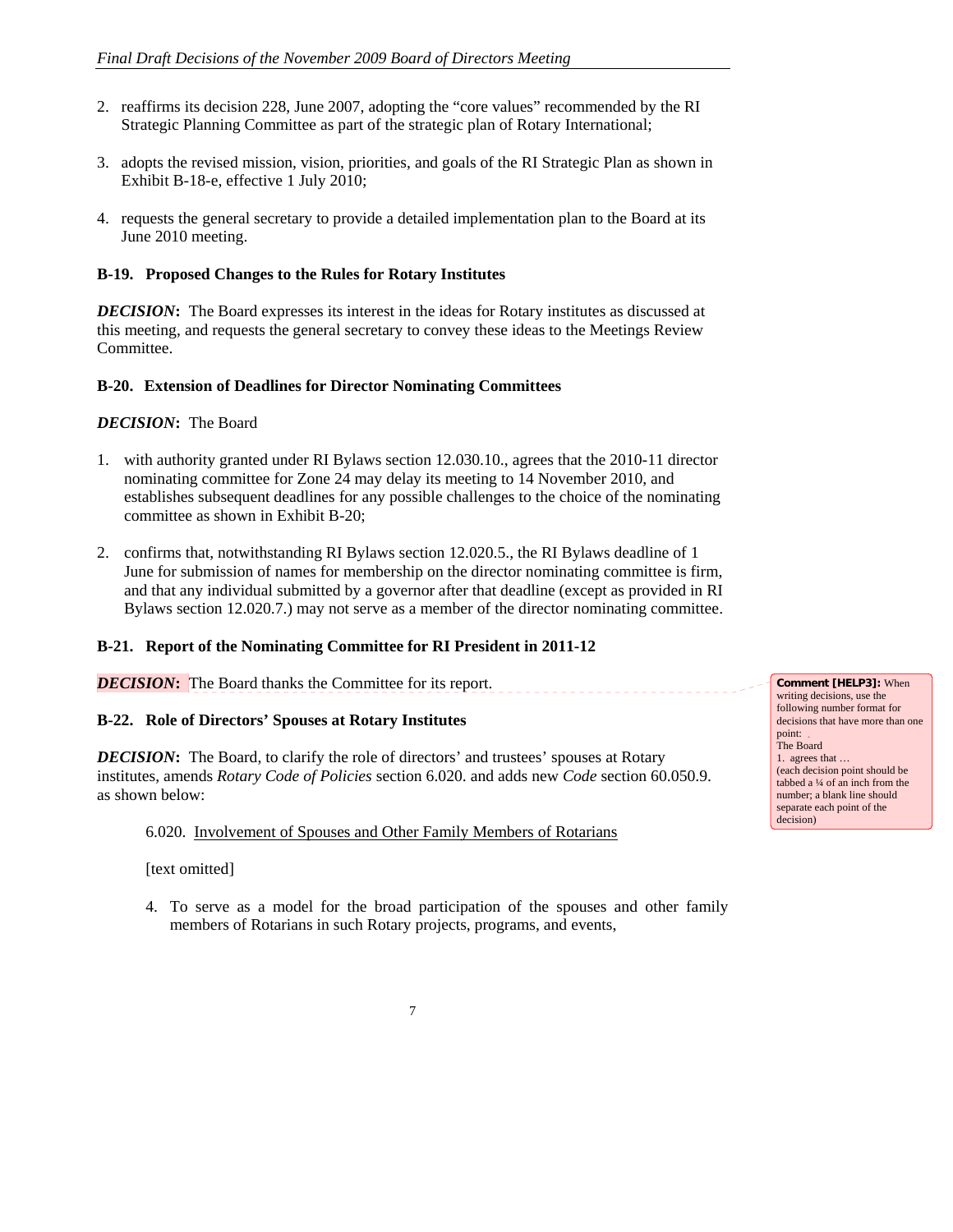- a. the spouses of directors are encouraged to participate in club and district service projects, to attend and participate in educational, service, and fellowship programs and events, and to serve as advocates of Rotary service;
- b. the spouses of directors are requested to attend and participate in RI meetings, including the convention, the International Assembly, International Institutes, Rotary Institutes, presidential conferences, and meetings of the Board of Directors, as appropriate.

60.050.9. Responsibilities of Spouses of RI Directors, and Incoming Directors, and Trustees and Incoming Trustees of The Rotary Foundation The roles of spouses of directors and incoming directors, and trustees and incoming trustees of The Rotary Foundation shall be to:

- a. represent RI or its Foundation in their official capacity at assigned events;
- b. attend and participate in plenary sessions, workshop, forums, and meetings;
- c. attend and participate in all spouse program events such as plenary sessions or discussions, possibly as speakers, moderators, panelists, presenters or facilitators, at the discretion of the convener;
- d. serve as hosts to other spouses of official participants;
- e. attend and participate in official luncheons and dinners;
- f. attend official social events as representatives of RI or its Foundation.

### **B-23. Purchase of Office Space for the International Offices**

\_\_\_\_\_\_\_\_\_\_\_\_\_\_\_\_\_\_\_\_\_\_\_\_\_\_\_\_\_\_\_\_\_\_\_\_\_\_\_\_\_\_\_

### *DECISION***:** The Board

- 1. authorizes the general secretary to purchase office space for the Parramatta, Australia, international office if such purchase can be accomplished with favorable economic consequences to Rotary International;
- 2. requests the general secretary to provide an in-depth review of the international offices and their purpose in supporting Rotary's mission, for review by the Board at its January 2010 meeting.

#### **B-24. Proposed Enactment Concerning Election Disputes**

*DECISION*: The Board, to reduce the growing number of election complaints

- 1. determines that the proposed enactment shown in Exhibit B-24 is of an urgent nature;
- 2. as permitted by RI Bylaws section 7.035., agrees to submit the proposed enactment to the 2010 Council on Legislation.

**Comment [HELP4]:** When writing decisions, use the following number format for decisions that have more than one point: The Board 1. agrees that … (each decision point should be tabbed a ¼ of an inch from the number; a blank line should separate each point of the decision)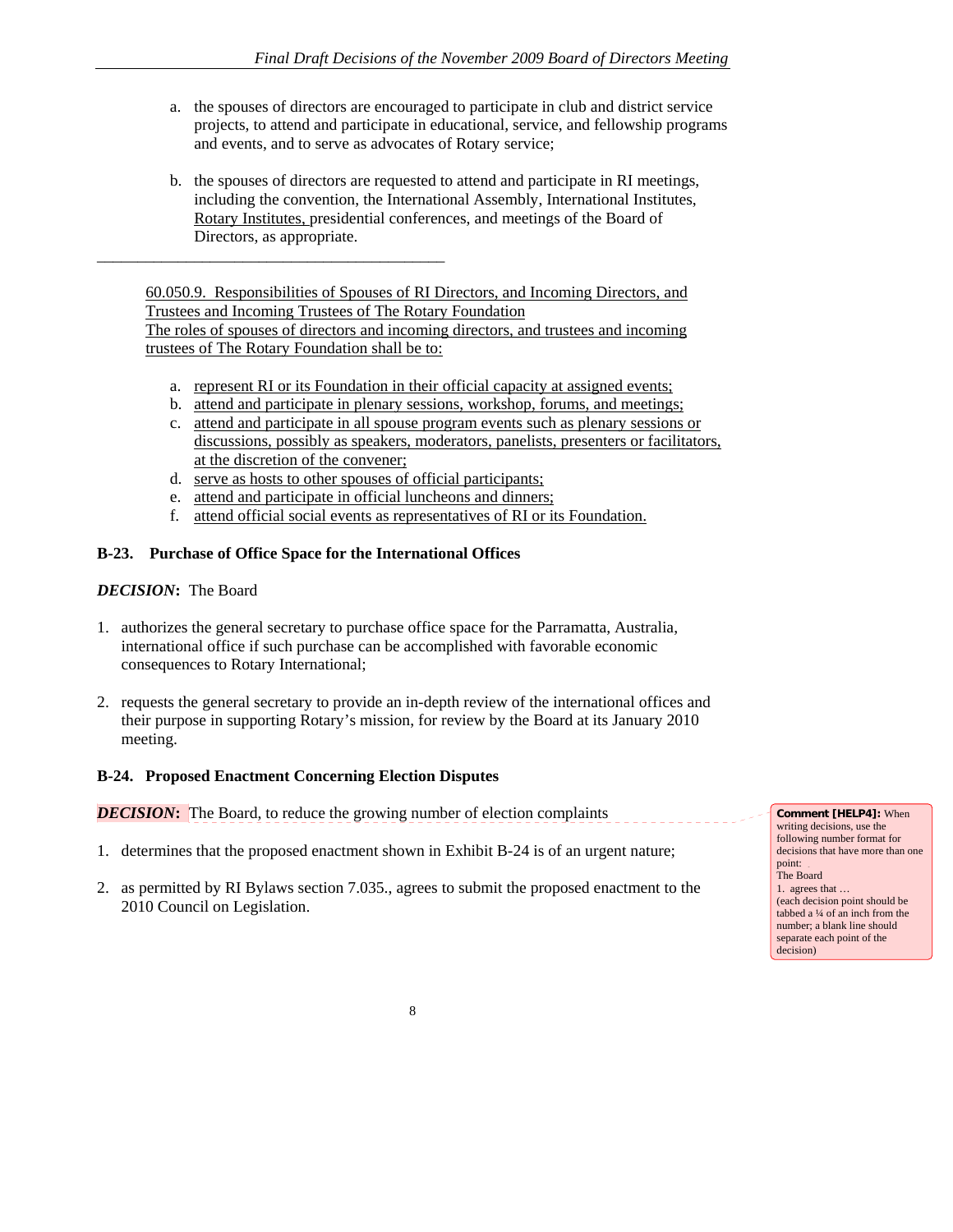### **B-25. Election Review Committee Report**

### *DECISION***:** The Board

1. receives the complaint of the Rotary Club of Shiroli M.I.D.C. concerning the election of the 2011-12 governor from District 3170 and

\_\_\_\_\_\_\_\_\_\_\_\_\_\_\_\_\_\_\_\_\_\_\_\_\_\_\_

- a. finds that there is insufficient evidence to support the allegation that ballots were tampered with or that the governor or balloting committee failed to follow the proper procedures;
- b. finds that there is insufficient evidence to support the allegation of improper campaigning or electioneering;
- c. notes that allegations against the 2008-09 governor relating to the misuse or TRF grant funds have been investigated by the RRFC and have no bearing on the election complaint;
- d. dismisses the complaint of the Rotary Club of Shiroli M.I.D.C. and confirms the selection of Rotarian Avinash Potdar as the 2011-12 governor of District 3170;
- 2. receives the complaint of the Rotary Club of Madras Northwest concerning the election of members to the nominating committee to select the 2012-13 governor of District 3230 and
	- a. finds that one of the five required concurrences to the complaint was signed only by the secretary of the club, who was himself a candidate for the nominating committee, without the support of the club or club president, and cannot be considered valid;
	- b. finds therefore that the complaint does not have the necessary number of valid concurrences required by RI Bylaws section 10.060.2.;
	- c. dismisses the complaint of the Rotary Club of Madras Northwest;
- 3. notes that the general secretary has received complaints concerning the election of the 2010- 11 governor of District 3710 (Korea) and the 2010 Council on Legislation representative from District 4440 (Brazil), and, to expedite the resolution of these complaints, authorizes its Executive Committee to act on its behalf to take any action on these complaints permitted by RI Bylaws section 10.060.3. before its January 2010 meeting.

### **C-1. Review of Existing and Proposed Cooperative Relationships with Other Organizations**

### *DECISION:* The Board

1. receives the general secretary's report on the status of current cooperative relationships with the Dollywood Foundation, Goodwill Industries International, the International Reading Association, and the United Nations Population Fund (UNFPA);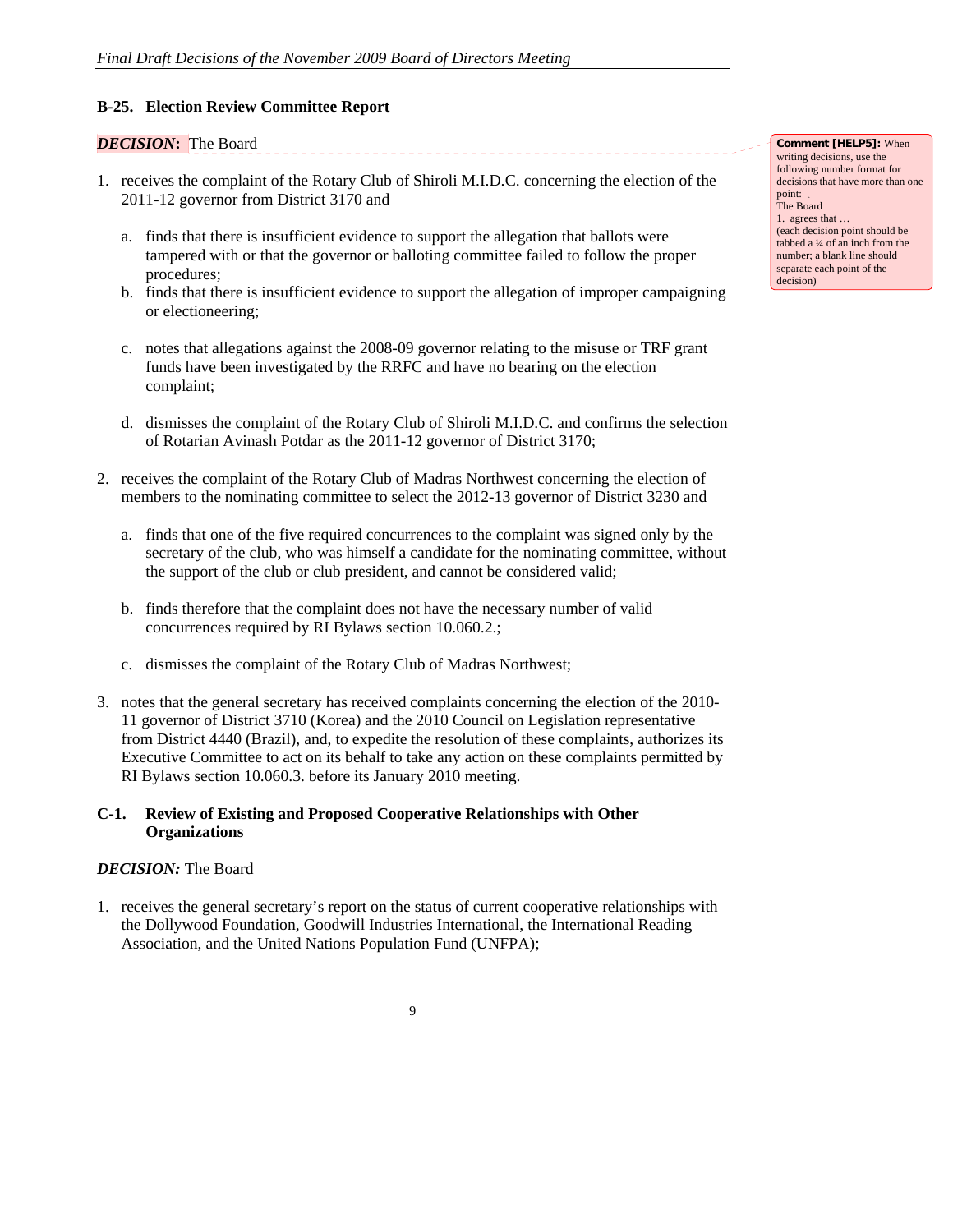2. requests the general secretary to provide a report on the process for selecting cooperative relationships with other organizations, both with RI and its Foundation, for review by the Board at its January 2010 meeting.

### **C-2. Service Above Self Award Recipients**

### *DECISION***:** The Board

- 1. approves the 144 recipients of the 2009-10 RI Service Above Self Award, as shown in Exhibit C-2, filed only with the official copy of these minutes;
- 2. agrees to make all past RI presidents, all past RI directors, and all past Foundation trustees ineligible for the RI Service Above Self Award, and amends *Rotary Code of Policies* section 44.030. as follows:

### **44.030.** Service Above Self Award

The purpose of this award is to recognize exemplary humanitarian service in any form and at any level by those who might otherwise go unrecognized. Candidates shall be considered based solely on the humanitarian Rotary services they have rendered. Personal financial contributions to Rotary, its Foundation or any individual project are not relevant considerations for this award. Names of the winners of the award shall be included on the RI Web site.

### **Eligibility**

Any active Rotarian in good standing may be nominated, except the following:

- District Governor District Governor-elect Immediate Past District Governor RI Director RI Director-elect Past RI Director (within two years of having held that position) RI President RI President-elect Past RI President (within two years of having held that position) Foundation Trustee Incoming Foundation Trustee Past Foundation Trustee (within two years of having held that position)
- 3. requests the general secretary to make improvements to the nomination form as discussed in the committee meeting;
- 4. reconfirms that the selection results shall be
	- a. kept confidential until they are published on the RI Web site (1 July 2010), or after presentations of the awards have been made;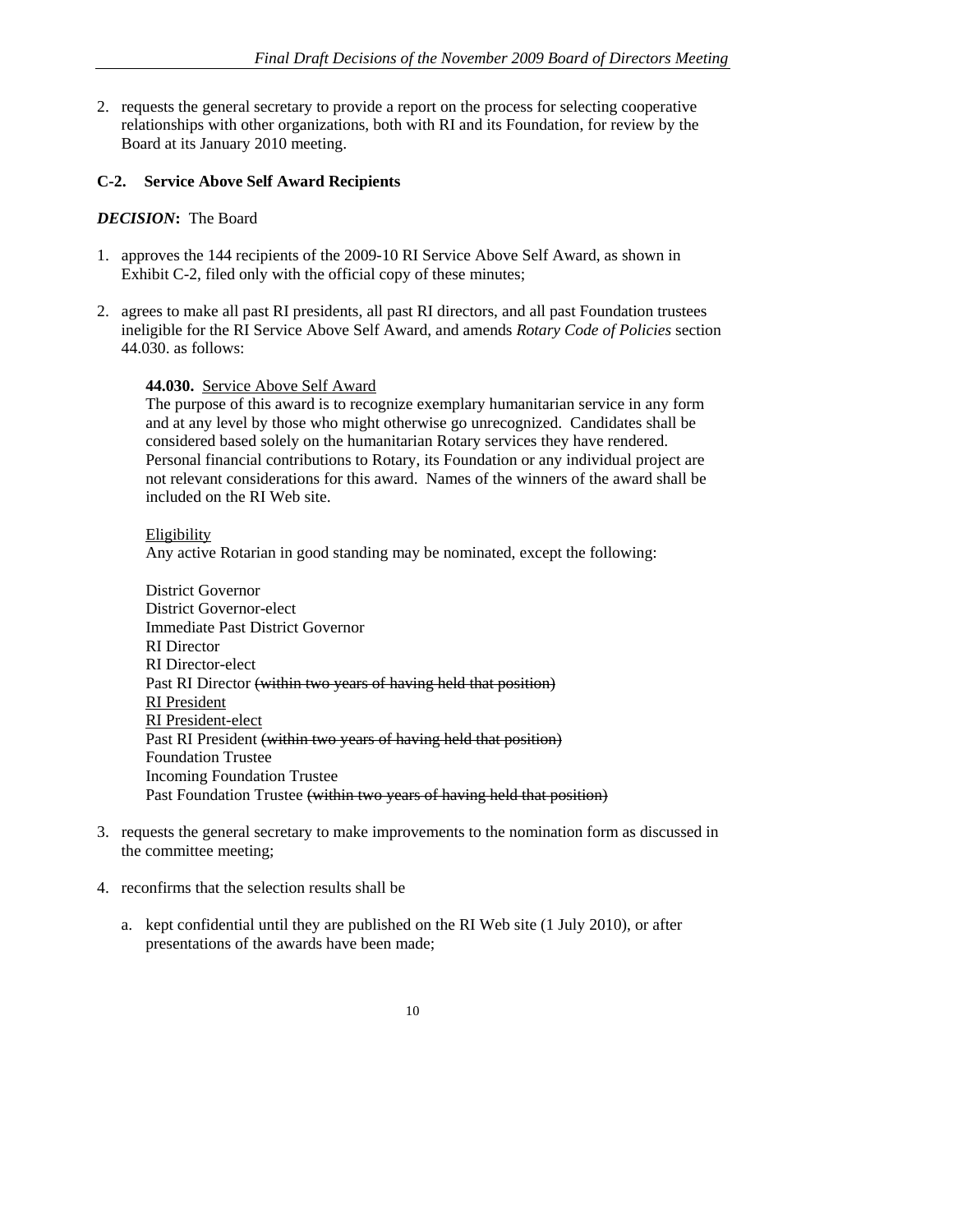b. printed in the August 2010 issue of The Rotarian.

# **C-3. Proposed New Rotary Fellowships**

### *DECISION***:** The Board

- 1. thanks the Rotary Fellowships Committee for its report;
- 2. agrees to recognize the proposed Fellowship of Rotarian Magicians;
- 3. does not agree to recognize the proposed Rotarians on Social Networks Fellowship.

# **C-4. PolioPlus Update**

*DECISION*: The Board thanks International PolioPlus Committee Chair Bob Scott for his update on the status of the global polio eradication initiative.

### **C-5. Rotary's US\$200 Million Challenge Committee Report**

### *DECISION***:** The Board

- 1. receives the report on Rotary's US\$200 Million Challenge and the status of the Bill & Melinda Gates Foundation Challenge Grant;
- 2. requests the general secretary to provide an update on the Challenge at its January 2010 meeting.

### **C-6. Report of Interact/Rotaract/RYLA/Youth Exchange Committees Chairmen**

- 1. affirms that New Generations month highlights Interact, Rotaract, RYLA, and Youth Exchange, in addition to focusing upon all Rotary activities that support the development of young people up to the age of 30;
- 2. requests the 2010 Montreal Convention Committee to consider dedicating a 2010 convention plenary session to promote youth programs under the theme "Youth: the Future of Rotary" using former youth programs participants as speakers;
- 3. requests the Learning Development and Training Committee to consider including specific content on Interact, Rotaract, RYLA, and Youth Exchange in the training curriculum for governors-elect and governors-nominee.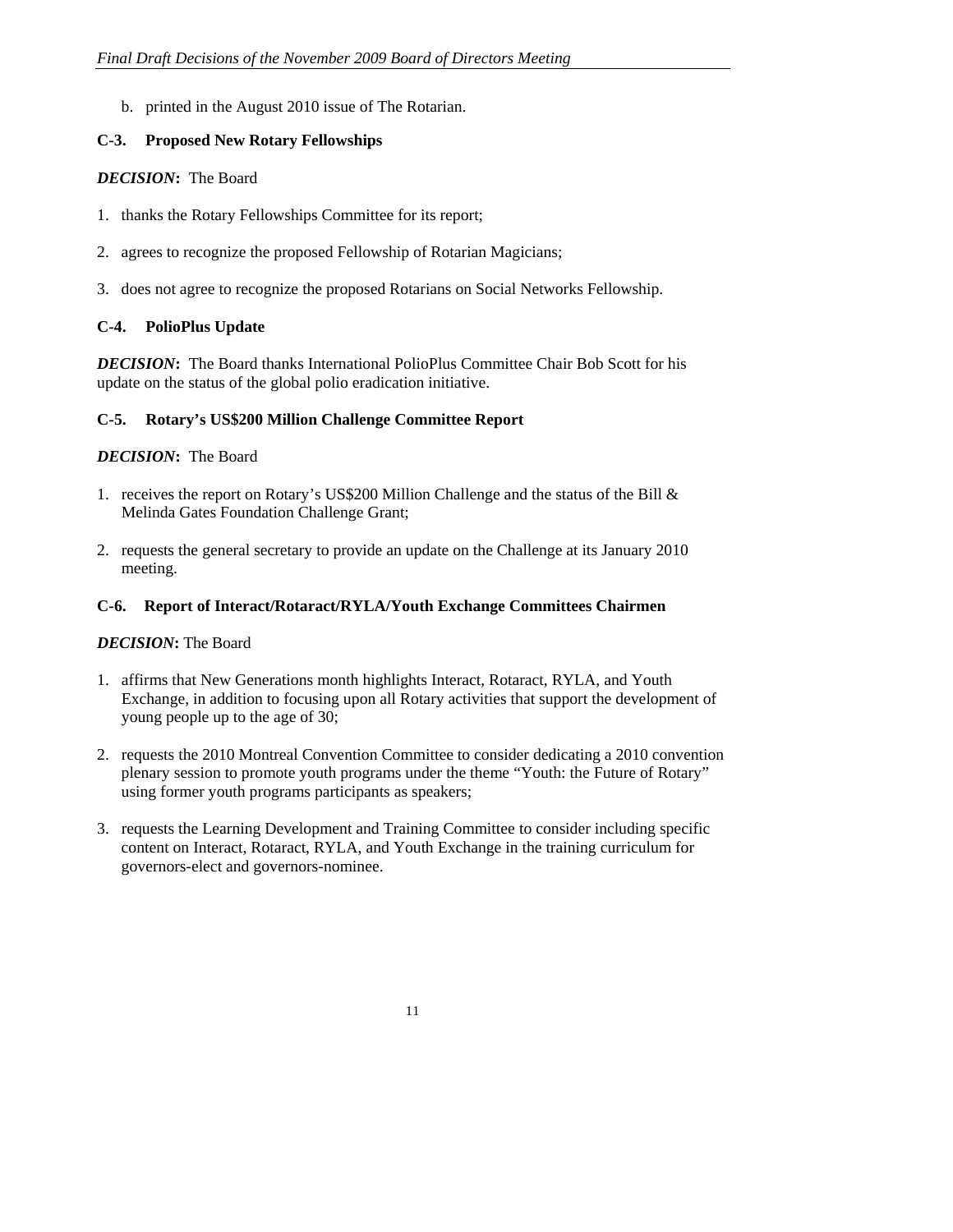### **C-7. Vocational Service Committee Report**

### *DECISION***:** The Board

- 1. thanks the Vocational Service Committee for its report;
- 2. due to the significance of the recommendations and the impact on the organization, agrees to consider this report in its future discussions on RI's overall strategic direction.

# **C-8. Youth Exchange Program District Finances**

### *DECISION*: The Board

- 1. requests the general secretary to review district Youth Exchange administrative costs charged to parents or guardians of outbound students and provide a report to the Board at its January 2010 meeting, recommending a maximum amount;
- 2. agrees that in order to ensure transparency in the administrative costs charged to the parents or guardians of outbound students, district Youth Exchange committees shall provide itemized invoices to natural parents or guardians;
- 3. agrees that the district Youth Exchange Committee shall provide a financial report on a semiannual basis to the district governor, all clubs, and the District Finance Committee;
- 4. amends *Rotary Code of Policies* sections 17.060. and 41.080.11. as follows:

### **17.060.** District Finances

[text omitted]

# **2. Operation of District Fund**

### [text omitted]

Where funds are raised for a specific purpose such as a joint district youth exchange, a budget of expenditure shall be prepared and submitted to the governor and the finance committee for approval, and this shall then be included as a separate item in the financial report submitted to the district assembly or conference by the finance committee. It is essential to maintain a separate bank account for such funds and to have the chair of the joint youth exchange committee or such other committee as may be involved as one of the signatories.

The district Youth Exchange Committee shall prepare and distribute a report to the district governor, the District Finance Committee and all clubs on a semi-annual basis.

[text omitted]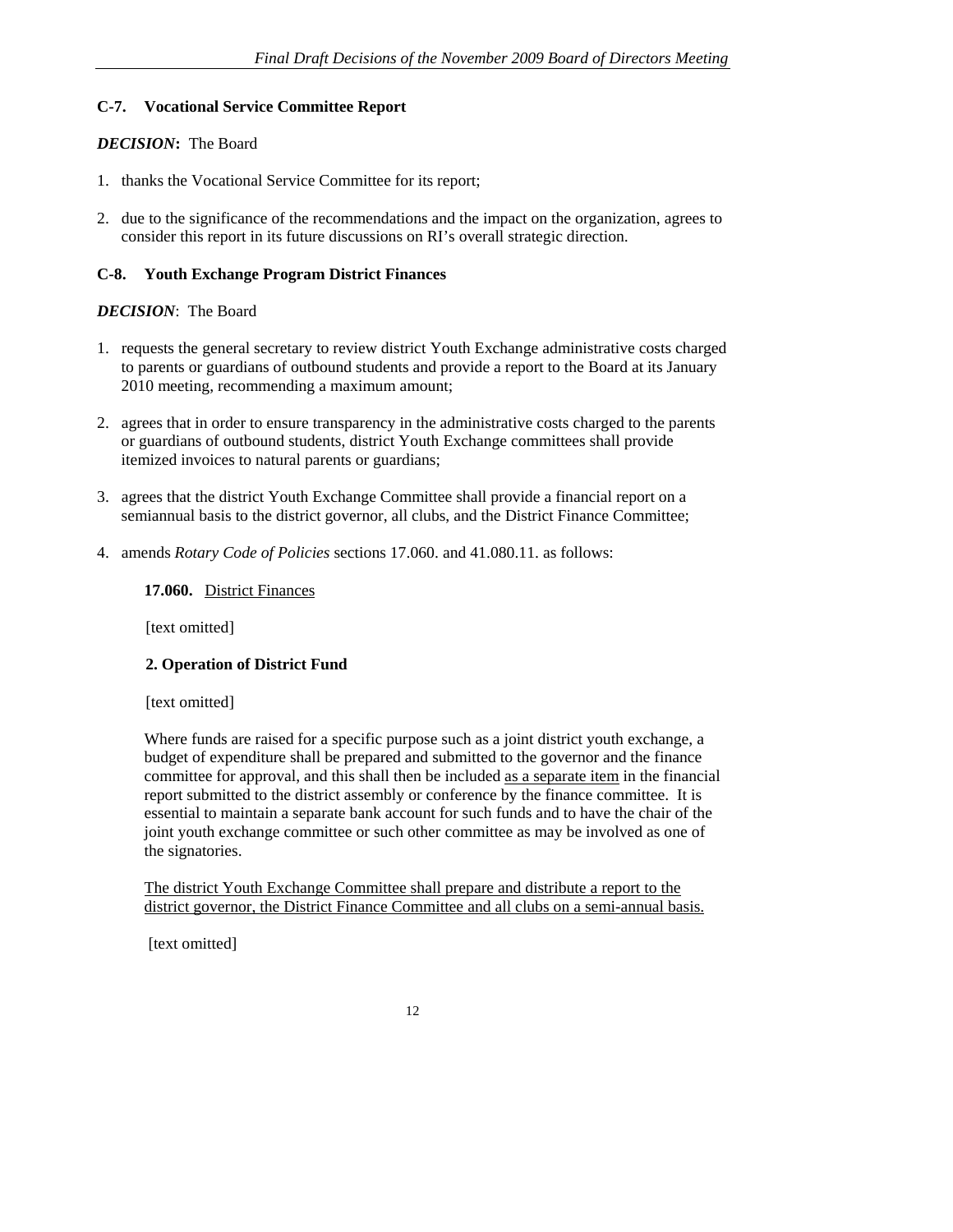### 41.080.11. Preparation

The parents or legal guardians of the student are responsible for providing appropriate clothing and round-trip transportation to and from the host district.

Parents or guardians of outbound students shall be provided itemized invoices outlining how funds paid to participate in Youth Exchange are used. Copies of these invoices should also be provided to the sending Rotary club.

### **C-9. Report of the 2008-09 Rotaract Committee**

*DECISION***:** The Board thanks the 2008-09 Rotaract Committee for its report.

# **D-1. 2009 RI (Birmingham) Convention Final Report**

*DECISION***:** The Board thanks 2009 Birmingham Convention Committee Chair Sakuji Tanaka for his final report on the Birmingham convention.

### **D-2-a. 2011 RI (New Orleans) Convention Committee Report: Management Team**

*DECISION***:**The Board agrees that the 2010-11 president, the 2011 convention committee chair, and the general secretary shall constitute a Convention Management Team for the 2011 RI (New Orleans) convention.

# **D-2-b. 2011 RI (New Orleans) Convention Committee Report: Dates and Times**

**DECISION:** The Board agrees that the 2011 convention will officially start at 12:00 noon on Saturday, 21 May, and end on Wednesday evening, 25 May, and that the times and places for all events and activities, including preconvention meetings, will be established by the Convention Management Team with regular reports to the Board on the planned program for the preconvention meetings and the convention.

# **D-2-c. 2011 RI (New Orleans) Convention Committee Report: Preconvention Meetings**

- 1. agrees that all preconvention meetings shall end by the official starting time for the convention on Saturday at noon, unless an exception is approved by the Convention Management Team;
- 2. agrees to allow a waiver of the current requirement for preconvention meeting participants to register for the 2011 convention, and authorizes the Convention Management Team to establish appropriate registration fees for the various preconvention meetings, including Rotaract, Youth Exchange Officers, International Institute, Rotary Alumni Celebration, World Peace Symposium, and RYLA, with regular reports to the Board about such fees, and with regular reports to the Trustees about such fees for Foundation events;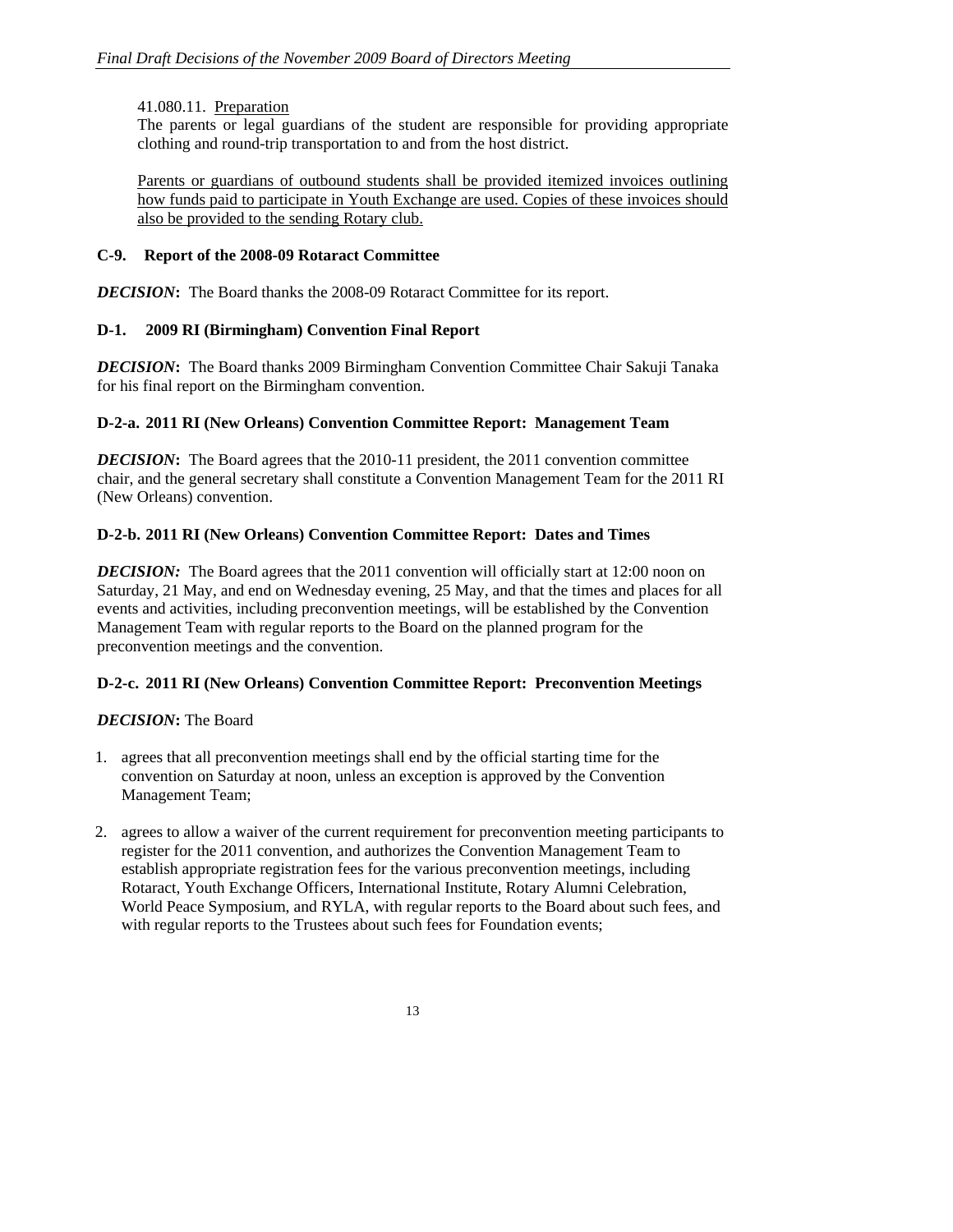- 3. requests the general secretary to study the issue of requiring preconvention meeting participants to pay the convention registration fees for 2012 and future conventions, including the funding of such preconvention meetings, for report to the Board at its June 2010 meeting;
- 4. requests the general secretary to notify the appropriate 2011 preconvention meeting chairs of this decision.

### **D-2-d. 2011 RI (New Orleans) Convention Committee Report: Community Service Projects**

*DECISION*: The Board agrees that the Convention Management Team should explore options for Rotarians to engage in community service projects in New Orleans as preconvention events, with regular reports to the Board on its plans for such projects.

### **D-2-e. 2011 New Orleans Convention Committee Report: Logo and Promotional Slogan**

- 1. approves the logo as shown in Exhibit D-2-c as the official logo for the 2011 convention, and authorizes the Convention Management Team to approve variations of the logo as permitted by Board policy;
- 2. approves the use of the promotional slogan: "Let the Good Times Roll…Again!";
- 3. authorizes the New Orleans HOC to use the official logo or portions thereof, but without the Rotary emblem, in conjunction with the sale or promotion of alcoholic beverages as approved on a case by case basis by the Convention Management Team;
- 4. agrees that HOC sponsorships from gambling entities may be approved by the Convention Management Team as exceptions to *Rotary Code of Policies* section 11.040.6., provided that recognition of such sponsors would be solely the responsibility of the HOC on site and would require prior approval of the convention management team;
- 5. reaffirms its decision 164, January 2009, that provided the general secretary primary authority to develop the proposed convention logo each year, in collaboration with the HOC for such convention, beginning with the 2015 RI Convention;
- 6. authorizes the president-elect (who will serve as president in the year of the applicable convention), the convention chair (who will serve as chair in the year of the applicable convention), and the general secretary to approve the convention logos for each of the conventions from 2012 through 2014, based upon the recommendation and approval of the respective convention committees.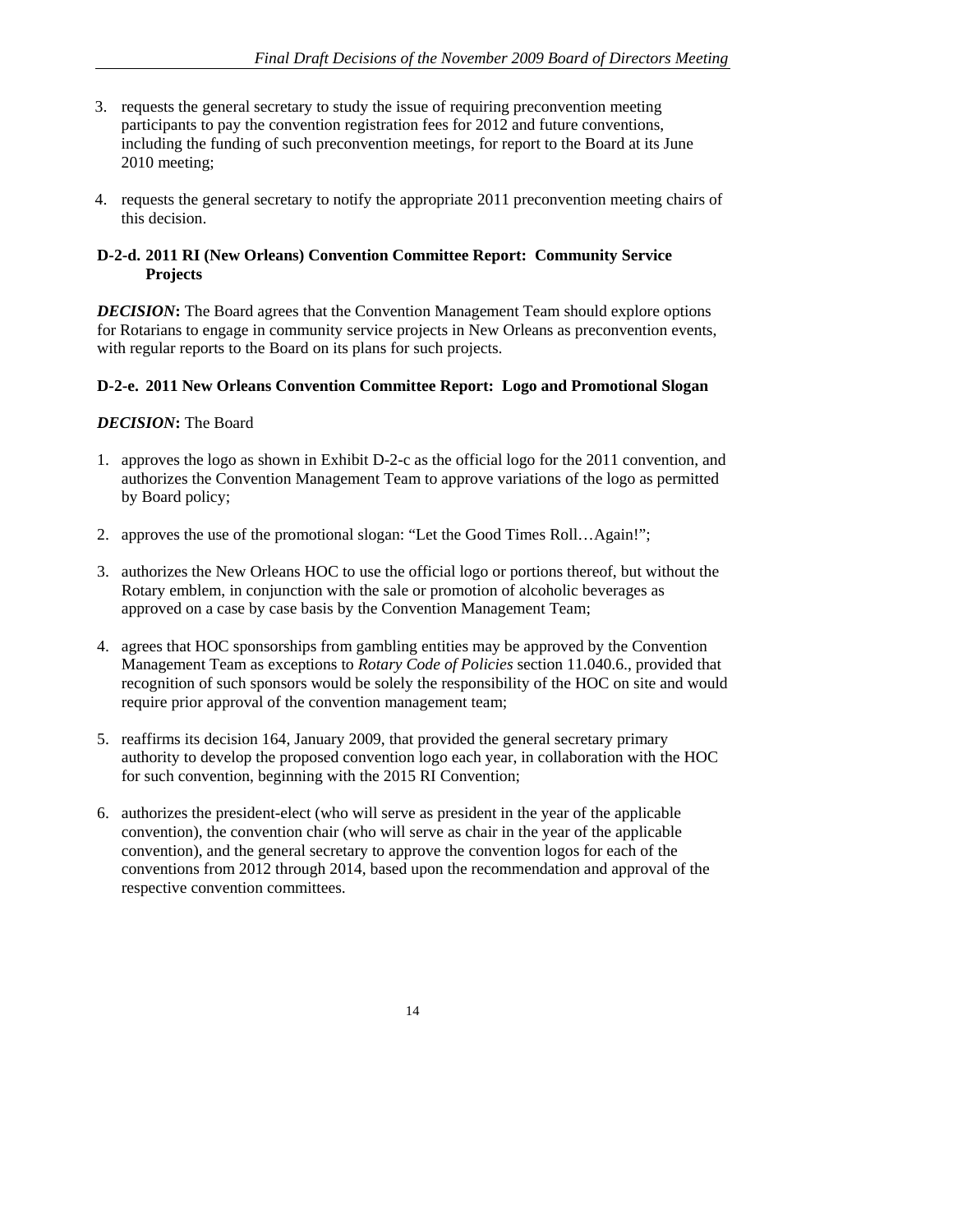## **D-2-f. 2011 RI (New Orleans) Convention Committee Report: Exhibitor Registration**

*DECISION*: The Board agrees that the current exhibitor registration policies for complimentary RI exhibitor booths (Global Networking Groups and RI project exhibitors) and paid exhibitor booths (HOC exhibitors and RI licensed vendors), which provide for registration of non-Rotarian exhibitors, shall be applied to Rotarian exhibitors for all booth categories beginning with the 2010 RI (Montreal) Convention and requests the general secretary to amend accordingly the *Manual for Conventions*.

### **D-2-g. 2011 RI (New Orleans) Convention Committee Report: Host Area for HOC**

*DECISION*: The Board agrees to add districts 6150 and 6800 to the existing 2011 convention host area, resulting in a host area consisting of the following six districts: 6150, 6190, 6200, 6800, 6820, and 6840.

### **D-2-h. 2011 RI (New Orleans) Convention Committee Report: Budget and Registration Fees**

### *DECISION***:** The Board

- 1. agrees that the budget for the 2011 convention shall be based on an attendance of 17,000 registrants and an early discount registration fee of US\$300 per Rotarian or guest, with an alternate early discount registration fee of US\$100 per Rotarian or guest if proposed enactment 10-136 (To establish additional per capita dues for RI Conventions) is approved by the 2010 Council on Legislation,
- 2. requests the Convention Management Team to prepare a full schedule of registration fees and a comprehensive convention budget for consideration by the Board at its January 2010 meeting.

### **D-2-i. 2011 RI (New Orleans) Convention Committee Report: Convention Program**

*DECISION*: The Board receives the preliminary draft of the program events and activities for the 2011 convention as shown as an exhibit to the convention committee minutes, and authorizes the Convention Management Team to continue to develop the program with regular reports to the Board.

### **D-2-j. 2011 RI (New Orleans) Convention Committee Report: Promotion of Conventions at International Assemblies**

*DECISION*: The Board notes its earlier decision to alter the order of importance for promotion of the next two conventions at the International Assembly, and agrees that the convention to be held in the same calendar year as the assembly should be promoted more prominently than the convention to be held in the subsequent year.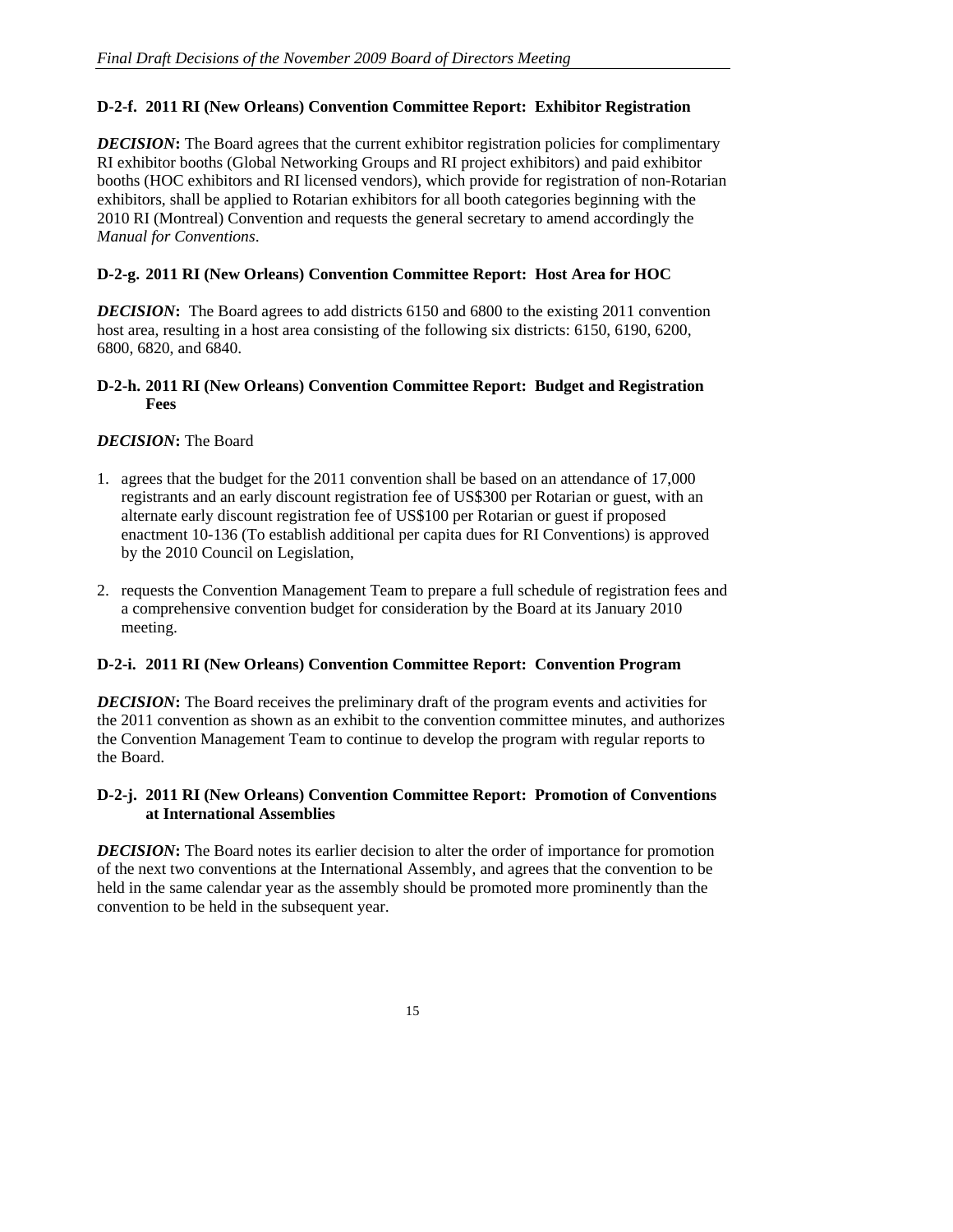### **D-3. Status Report on the 2013 RI (Lisbon) Convention**

*DECISION*: The Board receives the status report on the 2013 RI (Lisbon) Convention and requests the general secretary to report on the status of this convention at its November 2010 meeting.

# **D-4. 2014 RI (Sydney) Convention Status Report**

*DECISION***:** The Board receives the status report on the 2014 RI (Sydney) Convention and requests the general secretary to report on the status of this convention at its November 2010 meeting.

### **D-5. 2015 RI (São Paulo) Convention Status Report**

- 1. receives the 2015 RI (São Paulo) Convention report;
- 2. requests the general secretary and the HOC to continue to work to obtain a favorable housing package and to provide a report at the Board's November 2011 meeting, acknowledging that
	- a. it is not current business practice in São Paulo to confirm approximate hotel rates and other considerations as has been historically provided by other selected convention cities;
	- b. the São Paulo hotel community's ability to confirm such details only two to three years before the 2015 RI Convention could negatively affect RI's negotiating position with the hotels;
- 3. agrees that because of São Paulo's size and traffic intensity, convention transportation will include a combination of free public transportation and shuttle buses, and generally will not include door-to-door shuttle service;
- 4. acknowledges that pre-convention meetings can be held at other venues to be contracted or offered at no cost to Rotary;
- 5. requests the general secretary to determine the location of the preconvention venues no later than two years before the 2015 convention;
- 6. agrees that the outdoor space immediately adjacent to the Anhembi venue (between Anhembi and the Sambodrome) will be used for the HOC House of Friendship, with appropriate sale items, food, and entertainment made available to convention registrants;
- 7. agrees that RI's portion of the 2015 House of Friendship booths, such as projects official licensees, fellowship and secretariat services, can be accommodated inside the Anhembi venue;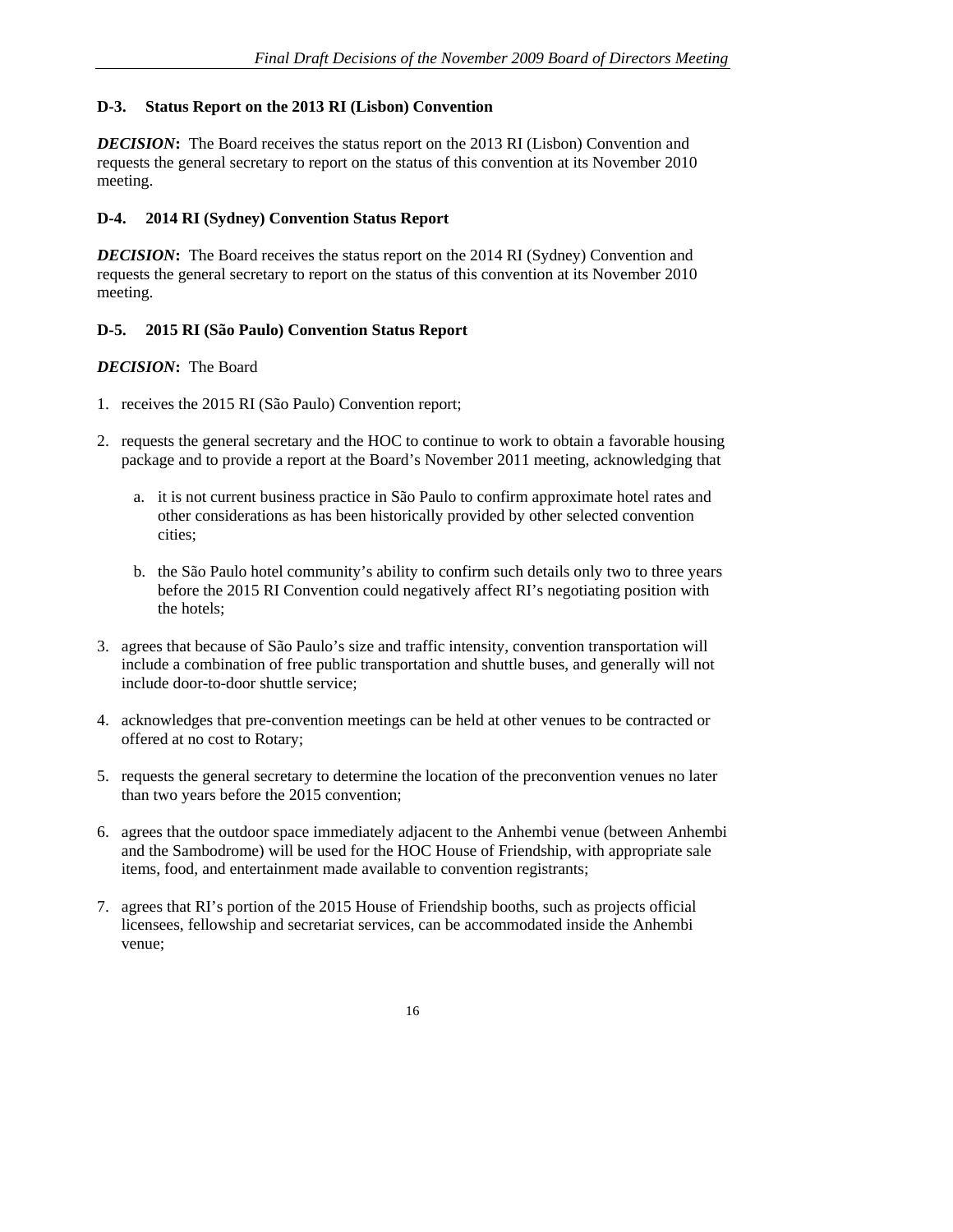- 8. notes that a catering system must be contracted for 2,000-plus plated meals, if they are to take place at the Anhembi venue;
- 9. noting that the Anhembi venue has no walls between the registration, luncheon, and plenary areas, and that the plenary area is beneath a translucent ceiling, which will require installation of an additional black-out shades, agrees that all necessary walls and black-out shades shall be built according to RI specifications at no cost to RI, and that details of this work and financial agreement shall be confirmed before the November 2011 Board meeting;
- 10. requests the general secretary to research the tax and other financial aspects related to holding an RI convention in Brazil, for report to the Board at its November 2011 meeting;
- 11. requests the general secretary to proceed with the tentative selection of São Paulo, Brazil, as host for the 2015 RI Convention.

# **D-6. 2017 RI Convention Site Selection**

### *DECISION***:** The Board

- 1. receives the general secretary's report on the potential sites for the 2017 RI Convention;
- 2. agrees to pursue the proposal from Atlanta, Georgia, USA and requests the general secretary to confirm that the city has the facilities and services required to hold a successful RI Convention, for report to the Board at its June 2010 meeting;
- 3. requests the general secretary to thank the convention bureaus and local Rotarians from Detroit, Michigan, USA; Toronto, Ontario, Canada; and Edmonton, Alberta, Canada for submitting their proposals.

### **D-7. 2018 RI Convention Site Selection WITHDRAWN**

### **D-8. 2016 RI (Seoul) Convention Status Report**

- 1. receives the 2016 RI (Seoul) Convention report;
- 2. requests the general secretary to work with Seoul HOC Chair Yun to resolve the potential meeting and exhibit hall space issues at the proposed venues without the use of hologram technology;
- 3. requests the general secretary to report to the Board regarding the 2016 RI (Seoul) Convention at its January 2010 meeting as outlined above.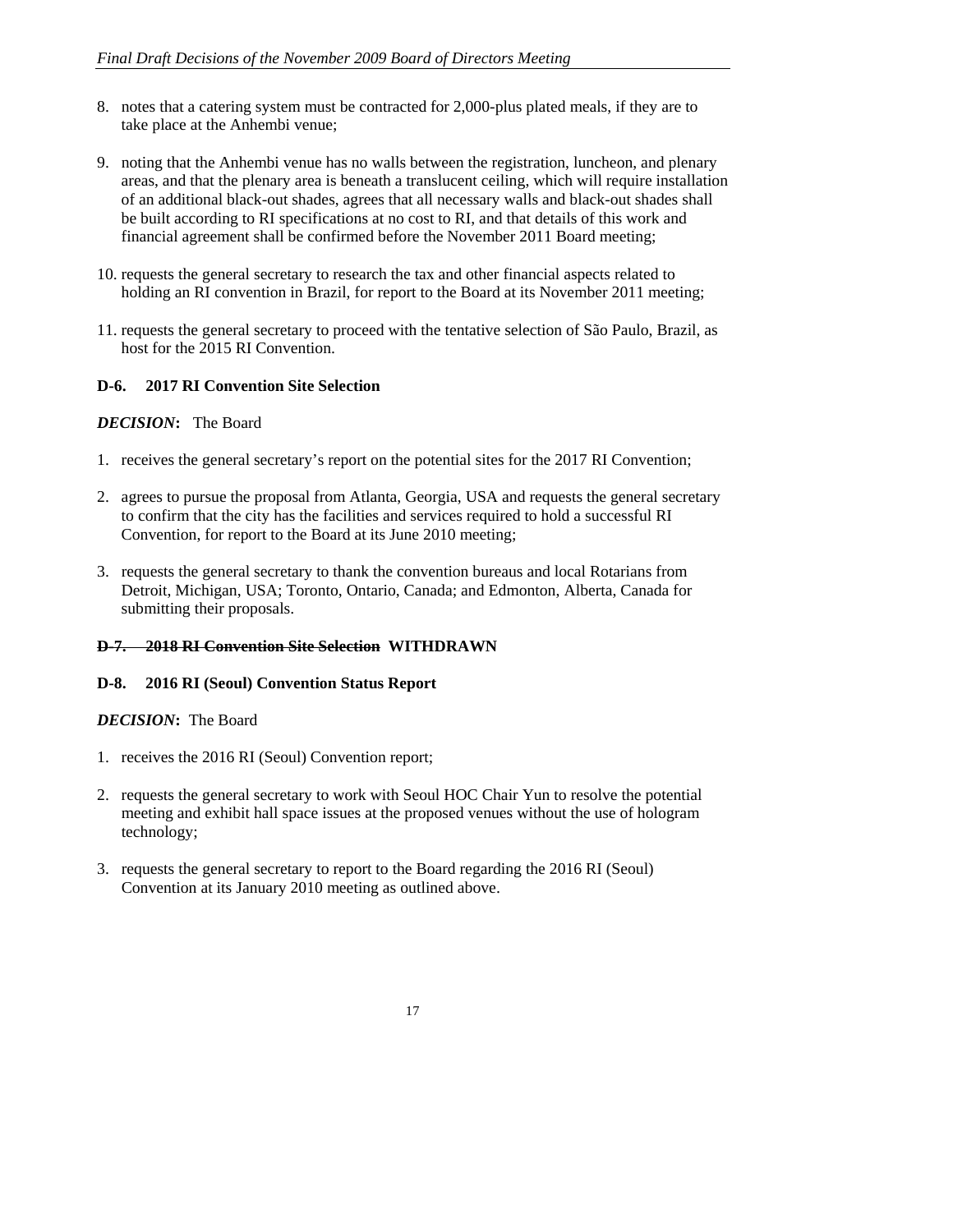## **E-1. Membership Trends**

*DECISION*: The Board thanks the general secretary for his report on club membership trends.

### **E-2. Annual Evaluation of the Regional Rotary International Membership Coordinator Program**

*DECISION*: The Board receives the general secretary's report on the regional Rotary International membership coordinator program for 2008-09.

### **E-3. Meeting Frequency Pilot Program Update**

*DECISION*: The Board thanks the general secretary for the Meeting Frequency Pilot program report and requests a program update at its November 2010 meeting.

### **E-4-a. Membership Development and Retention Committee Report: Membership Strategies and Benchmarks**

*DECISION*: The Board defers consideration of membership strategies and benchmarks to its January 2010 meeting.

### **E-4-b. Membership Development and Retention Committee Report: Rotary and Rotaract Clubs**

*DECISION*: The Board recommends to the 2010-11 president, should he call both the Rotaract and the Membership Development and Retention committees to meet during 2010-11, that they have an opportunity to personally meet and discuss how to improve the relationship between Rotaract and Rotary clubs and how to motivate young people to join Rotary.

# **E-4-c. Membership Development and Retention Committee Report: Regional Rotary International Membership Coordinator Program**

- 1. thanks President-elect Klinginsmith for his proposal to replace the RRIMC program with a new Rotary Coordinators program;
- 2. adopts new *Rotary Code of Policies* section 26.070. (Rotary Coordinators) shown in Exhibit E-4-c, and rescinds current *Code* section 26.070. (Regional Rotary International Membership Coordinators)*;*
- 3. pursuant to new *Rotary Code of Policies* section 26.070.3., authorizes the president-elect to appoint 41 new Rotary Coordinators (RCs) to serve in the same geographical regions as the 41 regional Rotary Foundation coordinators, beginning in 2010-11;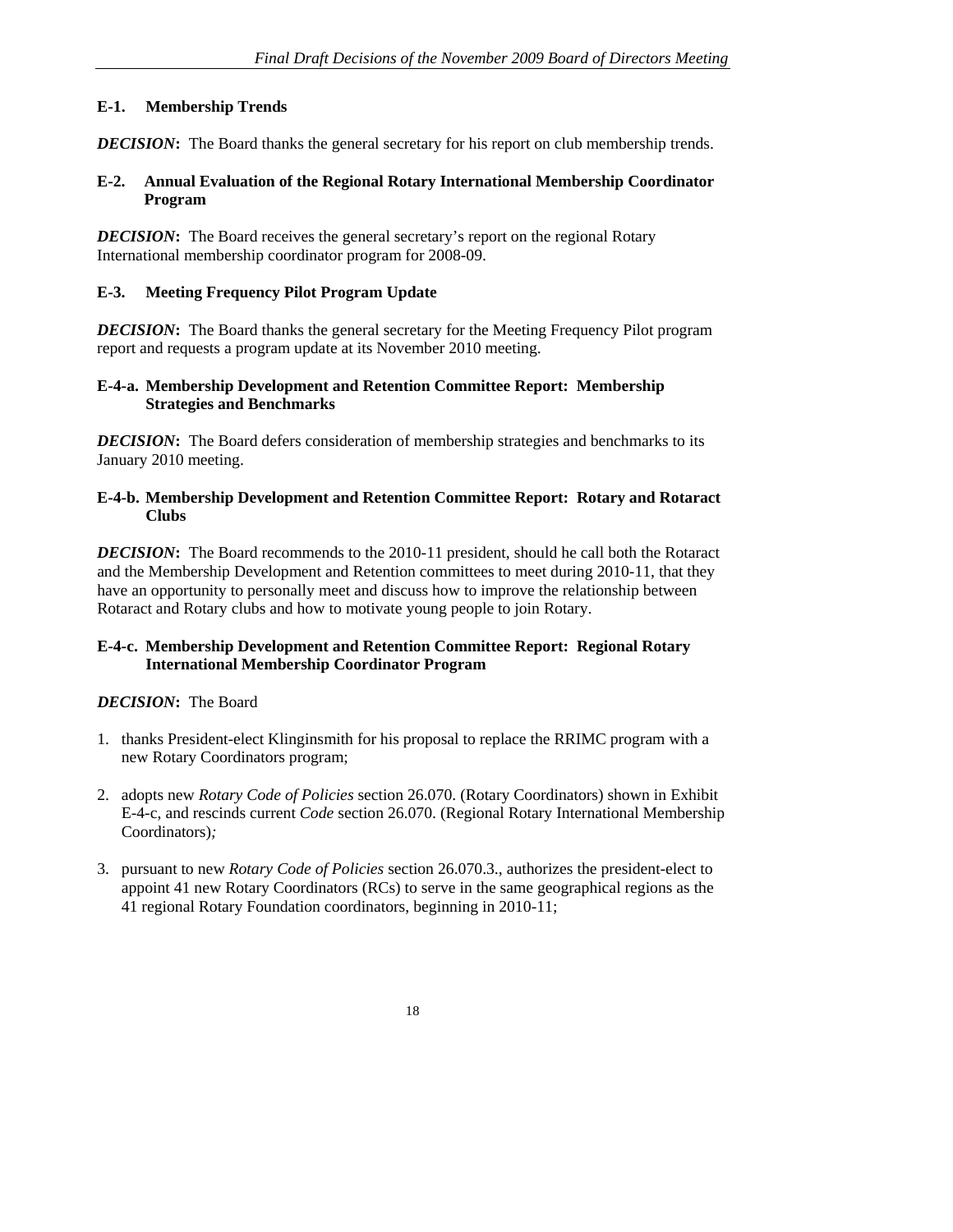- 4. agrees that the new RCs will serve three-year terms, but further agrees that it will be necessary to stagger the terms of the initial group with approximately one-third of the initial RCs serving one-year terms, one-third serving two-year terms, and one-third serving threeyear terms in order to establish an annual rotation of RCs;
- 5. requests the president-elect and the general secretary to plan and conduct an orientation session for the new RCs, and note that the cost of such training will probably not exceed that which was budgeted for RRIMC training in 2009-10.

### **E-4-d. Membership Development and Retention Committee Report: Satellite Clubs**

*DECISION*: The Board defers consideration of a satellite club pilot program to its June 2010 meeting.

### **E-5. Report on Membership Focus Group Results**

*DECISION*: The Board receives the general secretary's report of findings from RI focus groups to determine public awareness and public image of RI in North America.

### **E-6. Progress Report on District 4190 (Mexico)**

### *DECISION***:** The Board

- 1. acknowledges the membership growth in District 4190, and encourages its leadership to continue their efforts;
- 2. requests the general secretary to annually report on membership growth in District 4190 until it reaches 1,500 members.

### **E-7. Report on Rotary India Water Conservation Trust**

### *DECISION***:** The Board

- 1. receives the report on Rotary India Water Conservation Trust and encourages its board of directors to ensure full representation on the trust and complete financial disclosure of its accounts with all districts in India;
- 2. requests the leadership of this group to fulfill the obligations outlined in *Rotary Code of Policies* section 16.010., "Guidelines for Multidistrict Service Activities and Projects" no later than 30 June 2010.

### **E-8. Multidistrict Administrative Groups – Triennial Policy Compliance**

### *DECISION***:** The Board

1. approves continuation of the following multidistrict administrative groups: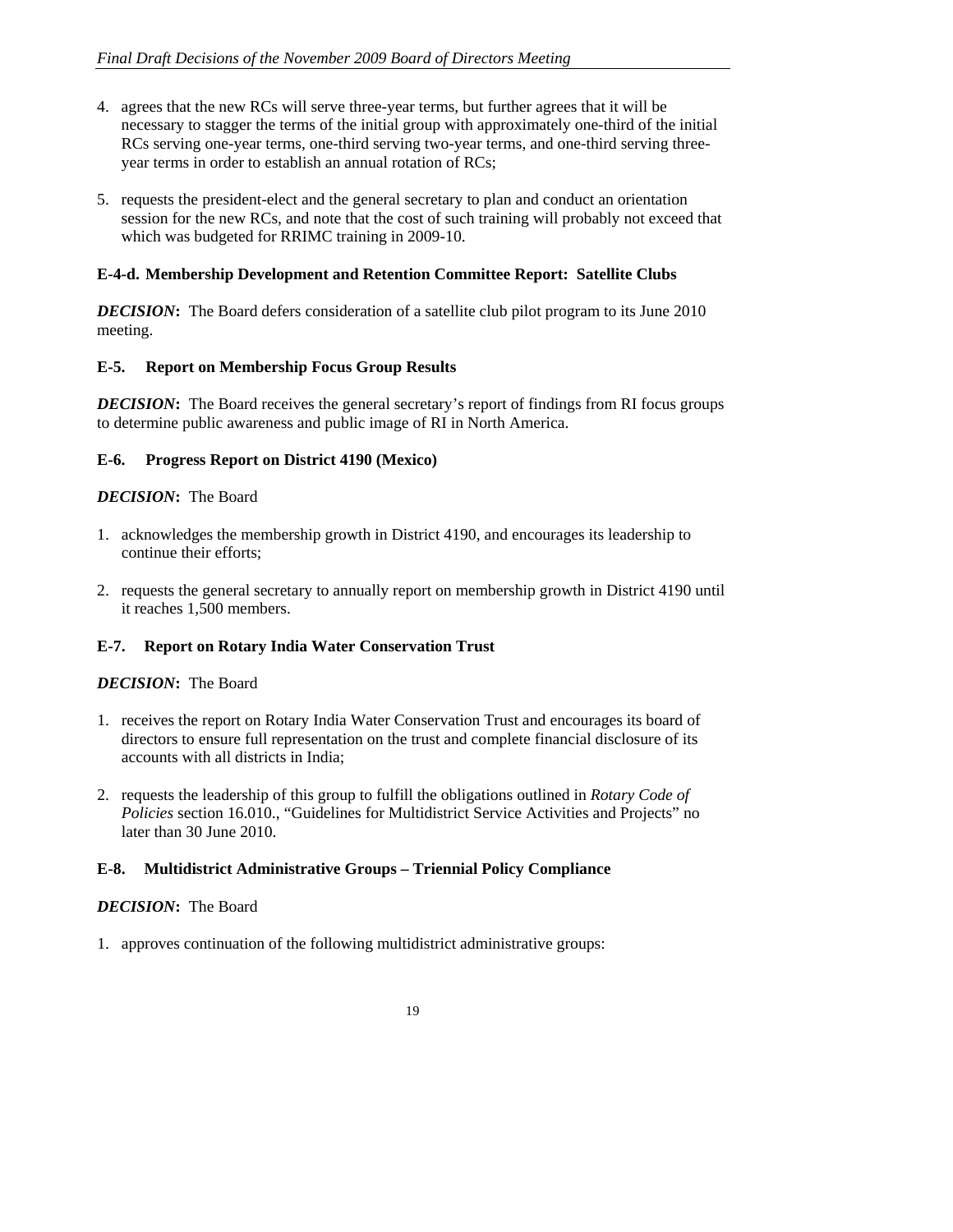- Deutscher Governorrat
- Member Services for Rotary Districts 2320-2410
- The Rotary Centre in Thailand;
- 2. grants an extension to 15 November 2009 for the submission of information from the following multidistrict administrative groups:
	- Consultative Committee of Governors of French and French-speaking Districts of Rotary International (CODIFAM)
	- Governors' Council of Districts 1910 and 1920
	- Governors' Council of Switzerland and Liechtenstein
	- Rotary Danmarks
	- Norsk Rotary Forum
	- New Zealand Corporate Alliance Program (NZCAP)

### **E-9-a. Leadership Development and Training Committee Report: Term Limits for Assistant Governors**

### *DECISION***:** The Board

- 1. thanks District 1070 for its suggestion to review the term limit for assistant governors;
- 2. reaffirms its policy that assistant governors are to be appointed on an annual basis, with no assistant governor serving more than three one-year terms, to provide continuity in the district leadership.

### **E-9-b. Leadership Development and Training Committee Report: Suggested Topic for Governor-Nominee Curriculum**

# *DECISION***:** The Board

- 1. agrees that Rotary's public image is adequately covered in the district governor-nominee training materials;
- 2. amends *Rotary Code of Policies* section 19.040. as follows:

19.040. Responsibilities of the Governor-nominee

- As an incoming officer of RI, the governor-nominee should:
- 1. begin to prepare for the role of governor;
- 2. foster continuity by working with past, current, and incoming district leaders to support effective clubs;
- 3. begin analyzing the district's strengths and weaknesses, including Rotary's public image, membership, The Rotary Foundation, district events, and RI programs, with background material provided by the immediate past governor, governor, and governor-elect, and using RI resources;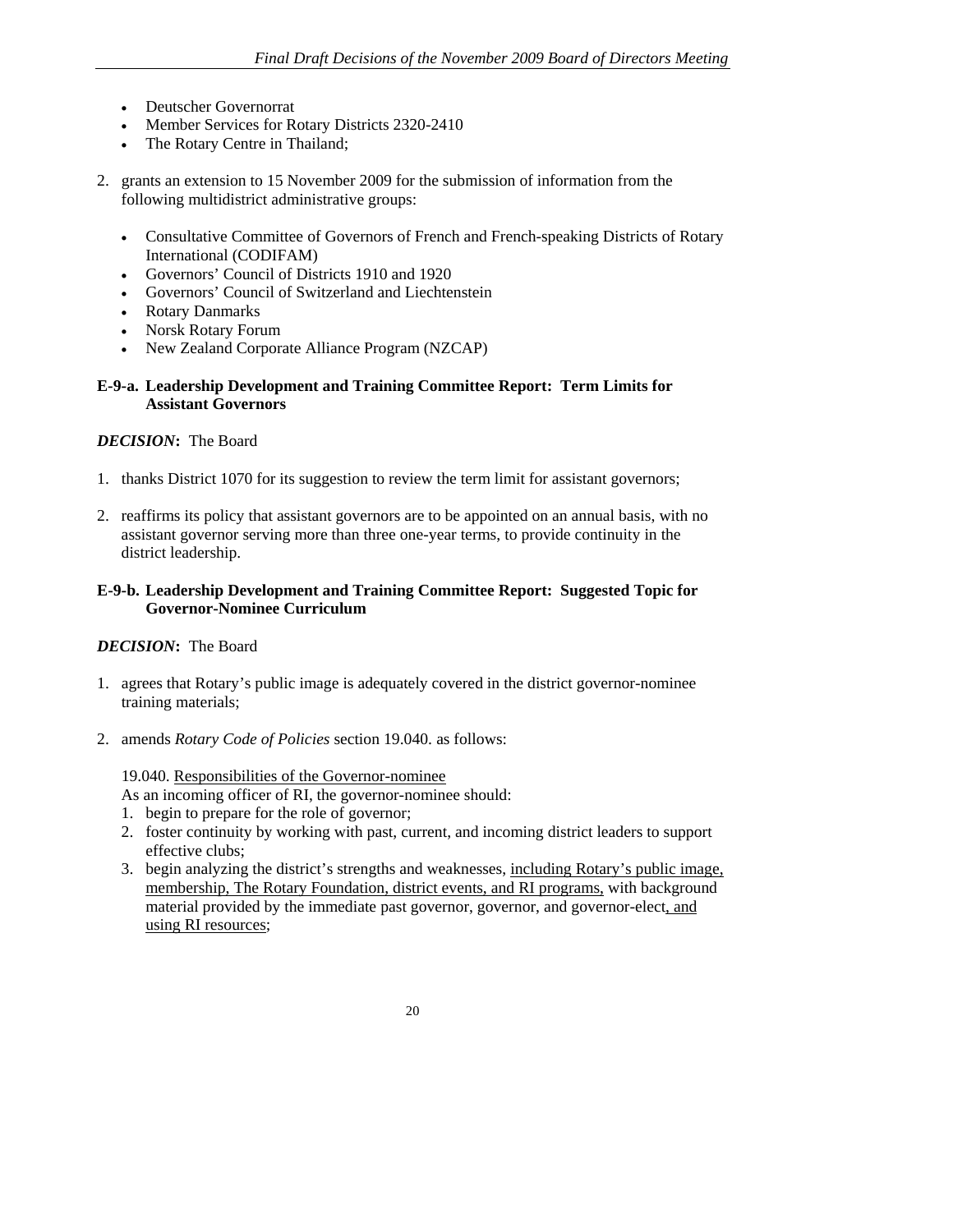- 4. review the district organization (District Leadership Plan) and club administrative framework (Club Leadership Plan);
- 5. attend district meetings when possible, at the invitation of the district governor or district governor-elect;
- 6. participate in district committees or other activities, as may be suggested by the district governor or district governor-elect;
- 7. attend district governor-nominee training if offered, or seek other training if available;
- 8. attend training in leadership skills;
- 9. select a site for the district conference held during the year of the governor-nominee's service, with the agreement of the majority of the current club presidents or majority of the club presidents serving in the governor-nominee's year.

# **E-9-c. E-learning for Microcredit**

*DECISION*: The Board does not agree to develop an e-learning module on microcredit at this time.

# **E-10. Non-Functioning Rotary Clubs**

*DECISION*: The Board, to clarify that the criteria for non-functioning Rotary clubs, includes adherence to Rotary policies, procedures, and best practices, amends *Rotary Code of Policies* section 2.010.1. as follows:

### 2.010.1. Failure to Function

In accordance with the RI Bylaws, the RI Board is responsible for ensuring that all member clubs of the association are functioning, and defines a functioning club as

- 1. having paid its per capita dues to Rotary International;
- 2. meeting weekly regularly consistent with RI constitutional documents;
- 3. ensuring that its members subscribe to a Rotary World Magazine Press magazine;
- 4. implementing service projects that address needs in the local community and/or in communities in other countries;
- 5. receiving the visit of the governor, assistant governor, or an officer of Rotary International;
- 6. maintaining appropriate general liability insurance as provided in section 71.080. of this Code;
- 7. acting in a manner consistent with the RI constitution, bylaws, and the *Rotary Code of Policies*;
- 8. paying its RI membership and district dues without outside assistance;
- 9. providing accurate membership lists on a timely basis to the general secretary;
- 10. resolving club disputes in an amicable manner;
- 11. maintaining cooperative relations with the district;

12. cooperating with RI by not initiating or maintaining litigation against Rotary International, The Rotary Foundation, the associate foundations and the international offices of the RI Secretariat.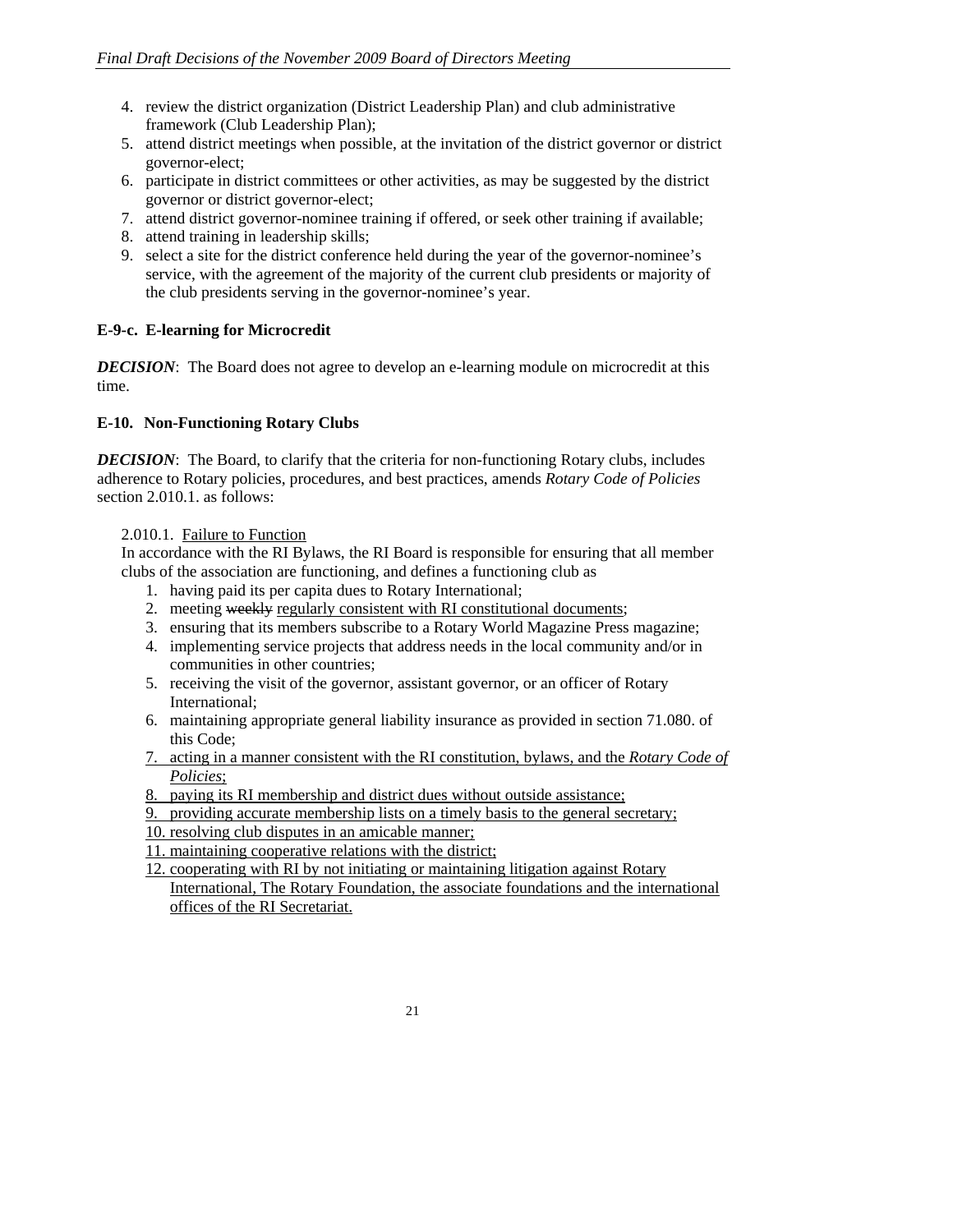# **E-11. Club Voting Strength in District Level Elections**

*DECISION*: The Board amends *Rotary Code of Policies* section 17.040 as follows:

17.040. District Level Elections

[text omitted]

17.040.3. A club's voting strength is determined by using the paid membership as of 1 January or 1 July, the date that the most recent semiannual payment was due. Members inducted after this date are not counted when calculating the number of votes a club is entitled to cast in all district level elections referred to in the RI Bylaws, including but not limited to the elections of governor, representative to the Council on Legislation, nominating committee for director, and nominating committee for RI president. For example, in an election conducted in March, members who joined the club by 1 January and who prior to the election have paid RI semiannual and prorated dues for the period up to 31 December are counted when calculating the number of votes allocated to the club.

### **G-1-a. RI Finance Committee Report: International Convention Financial Results**

### *DECISION***:** The Board

1. receives the report on the Birmingham convention financial results as shown in the Finance Committee minutes;

2. receives the staff report on RI convention budgeting as shown in the Finance Committee minutes, and requests its Programs Committee to consider this report along with the RI Finance Committee's suggestions regarding the methodology for establishing the budget attendance for the RI convention, and to recommend changes to the methodology as deemed appropriate for consideration by the Board at its January 2010 meeting.

### **G-1-b. RI Finance Committee Report: Revised Five-Year Financial Forecast**

### *DECISION*: The Board receives the revised five-year financial forecast.

### **G-1-c. RI Finance Committee Report: Review of Investment Results and the General Fund's Investment Policy Statement**

### *DECISION***:** The Board

1. amends the "Delegation of Responsibilities" section of the Investment Policy Statement for the RI General Fund as shown in Exhibit G-1, page 43;

2. maintains the broadened asset allocation ranges for the RI General Fund as approved by the Board in its decision 271, June 2009, until such time as a comprehensive investment policy review is conducted with RI's new investment consultant.

**Comment [HELP6]:** When writing decisions, use the following number format for decisions that have more than one point: The Board 1. agrees that … (each decision point should be tabbed a ¼ of an inch from the number; a blank line should separate each point of the decision)

writing decisions, use the following number format for decisions that have more than one point: .<br>The Board 1. agrees that … (each decision point should be tabbed a ¼ of an inch from the number; a blank line should separate each point of the decision) **Comment [HELP8]:** When writing decisions, use the

**Comment [HELP7]:** When

following number format for decisions that have more than one point: The Board 1. agrees that … (each decision point should be tabbed a ¼ of an inch from the number; a blank line should separate each point of the decision)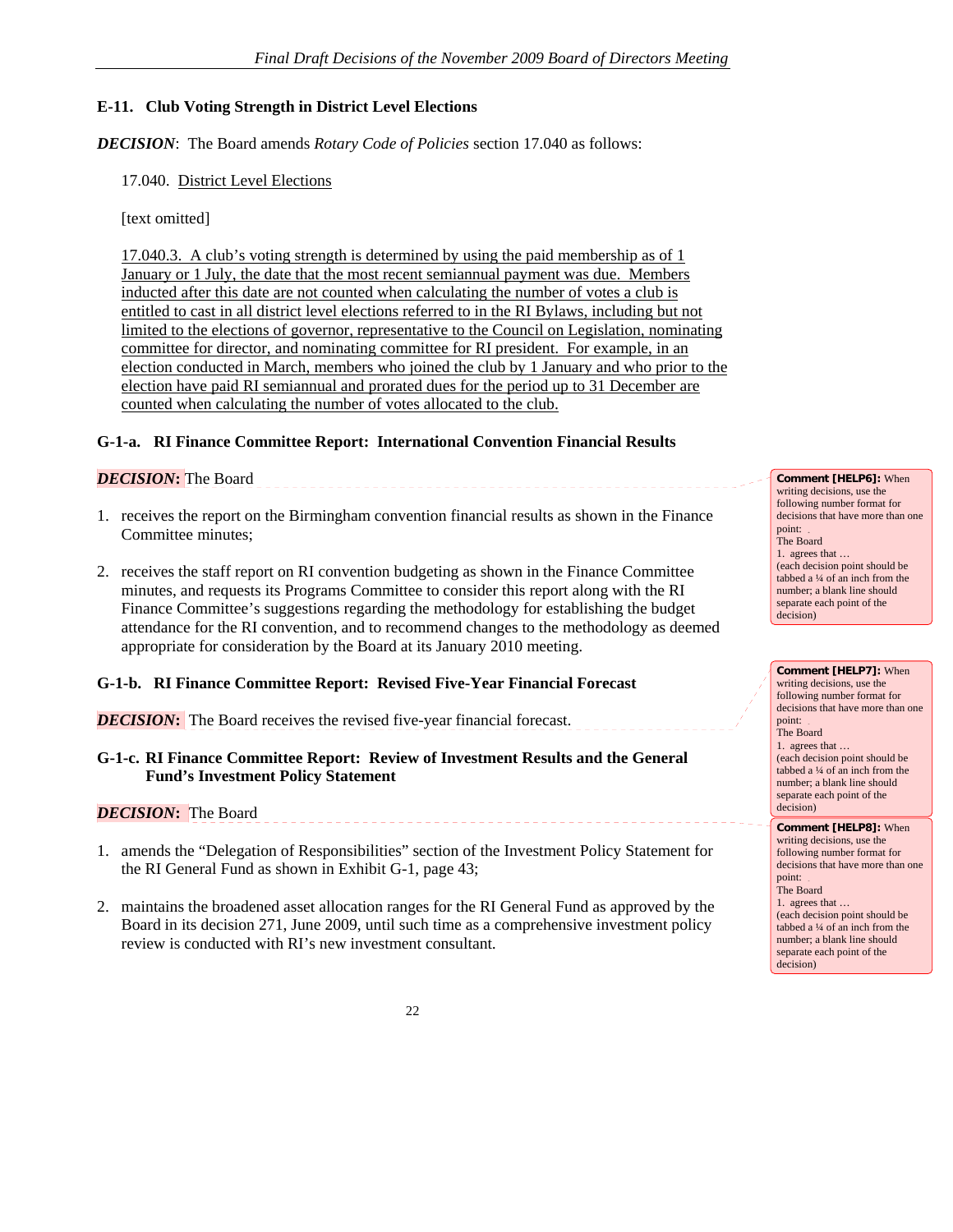# **G-1-d. RI Finance Committee Report: U.S. Rotary Club and District Directors and Officers/Employment Practices Liability Insurance**

# *DECISION*: The Board

- 1. receives the general secretary's report on adding directors and officers/employment practices liability insurance to the U.S. Rotary Club and District Liability Program and approves adding this coverage to the program effective 1 January 2010;
- 2. amends accordingly *Rotary Code of Policies* sections 2.010.1. and 71.080.2., as shown in Exhibit G-1, page 44.

### **G-2-a. RI Audit Committee Report: Review of Audited Financial Statements**

### *DECISION*: The Board

- 1. accepts the audited statements and report on Rotary International's financial results for 2008- 09 as presented to the RI Audit Committee;
- 2. requests the general secretary to publish an annual report in accordance with the RI Bylaws.

#### **G-2-b. RI Audit Committee Report: Auditing Services Division Charter**

*DECISION:* The Board amends *Rotary Code of Policies*, section 67.010., regarding the Auditing Services Division Charter, as shown in Exhibit G-2-c.

#### **G-2-c. RI Audit Committee Report: Reimbursement of Spouse Expenses**

*DECISION*: The Board postpones consideration of reimbursement of spouses' expenses to its January 2010 meeting.

### **G-2-d. RI Audit Committee Report: Financial Reporting Format and Process for Convention Host Organization Committees**

### *DECISION***:**The Board

- 1. amends *Rotary Code of Policies* section 57.020.8. as shown in Exhibit G-2-e;
- 2. approves the revisions to the Rotary International *Manual for Conventions* at the relevant sections, as shown in Exhibit G-2-e, to show the corresponding changes in policy.

### **G-3. Annual Report on RITS**

*DECISION***:** The Board thanks the general secretary for his annual report on the RI Travel Service.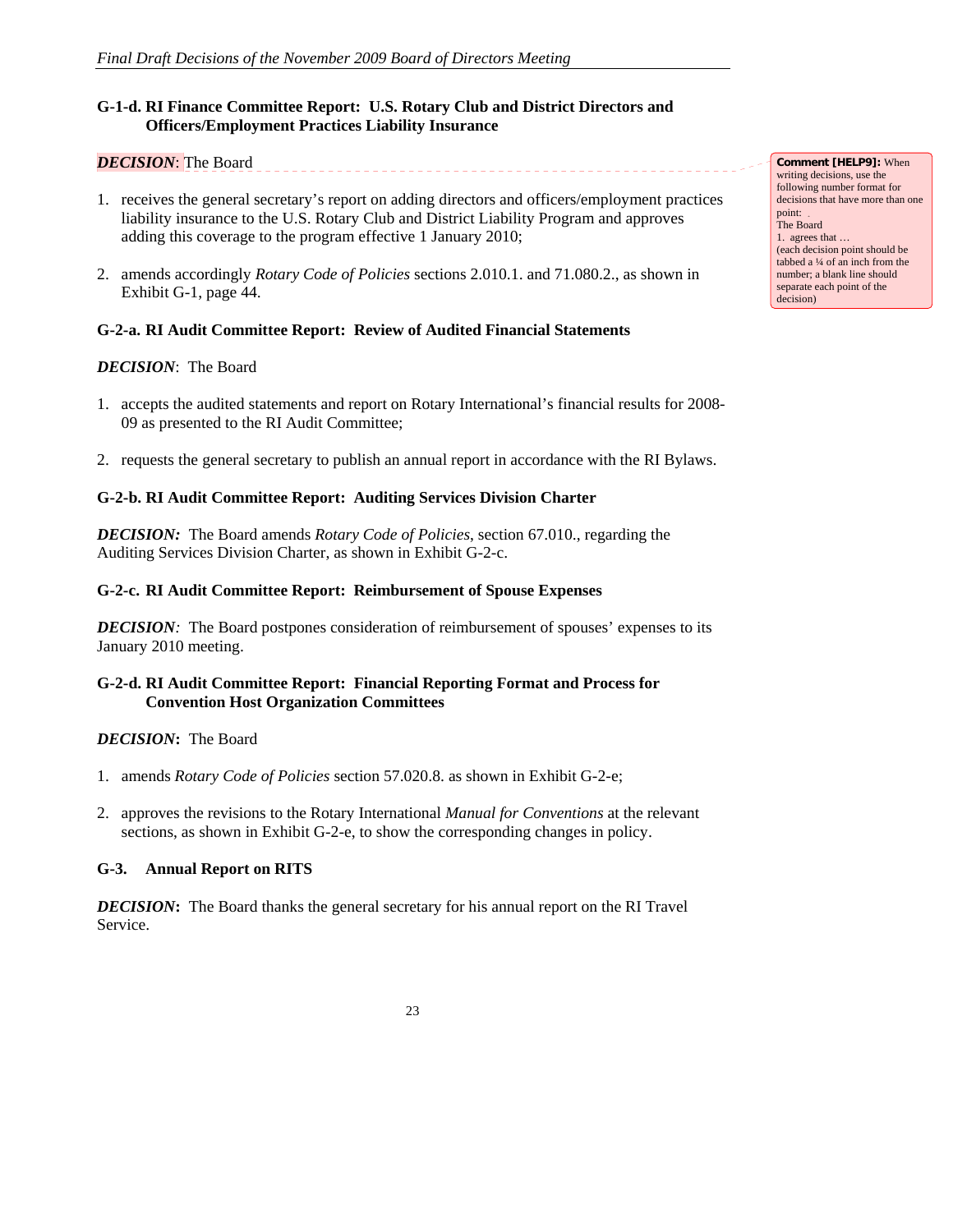# **X-1. RI Training Leaders Term of Service**

*DECISION***:** The Board amends *Rotary Code of Policies* section 58.040.15. as follows:

58.040.15. Responsibilities of Rotary International Training Leaders RI training leaders serve from <del>1 January to 31 December</del> 1 July to 30 June.

#### **X-2. Director for PPH National Insurance Co.**

*DECISION*: The Board acknowledges the resignation of Past RI Director Carl Rosenbaum as a director of PPH National Insurance Co. and expresses its appreciation for his eight years of dedicated service to RI in helping to ensure the success of this valuable program.

### **X-3-a. Districting Committee Recommendation: On-going Small District Issues**

- 1. requests the RI director and regional Rotary International membership coordinator (RRIMC) to work with the governor and governor-elect of District 2220 to determine what is needed to help the district reach 1,000 members by October 2010, and to submit a status report regarding this issue to the general secretary by April 2010;
- 2. requests the governors of districts 4180 and 4200 to submit consolidation plans to the general secretary by 30 November 2009, and requests the RI director and RRIMC to contact the appropriate governors to assess their willingness to receive clubs from these two districts;
- 3. requests the governor of District 4290 to submit a redistricting plan to the general secretary by 30 November 2009, and requests the RI director, the director-elect, and the RRIMC to work with the district and neighboring districts to develop a regional district reorganization plan;
- 4. postpones any action with regard to District 4360 to the Board's June 2010 meeting;
- 5. requests the governor of District 9270 to submit a consolidation plan to the general secretary by 1 January 2010, and requests the RI director, the director-elect, and the RRIMC to work with the district and neighboring districts to develop a regional district reorganization plan;
- 6. requests the RI director and the RRIMC to contact the governors of districts 7250, 7230, and 7260 to assist in the development of a regional district reorganization plan;
- 7. requests the general secretary to inform the governors as noted above that clubs must update their membership records before 1 December 2009 in order to provide the most accurate membership report to the Board's January 2010 meeting.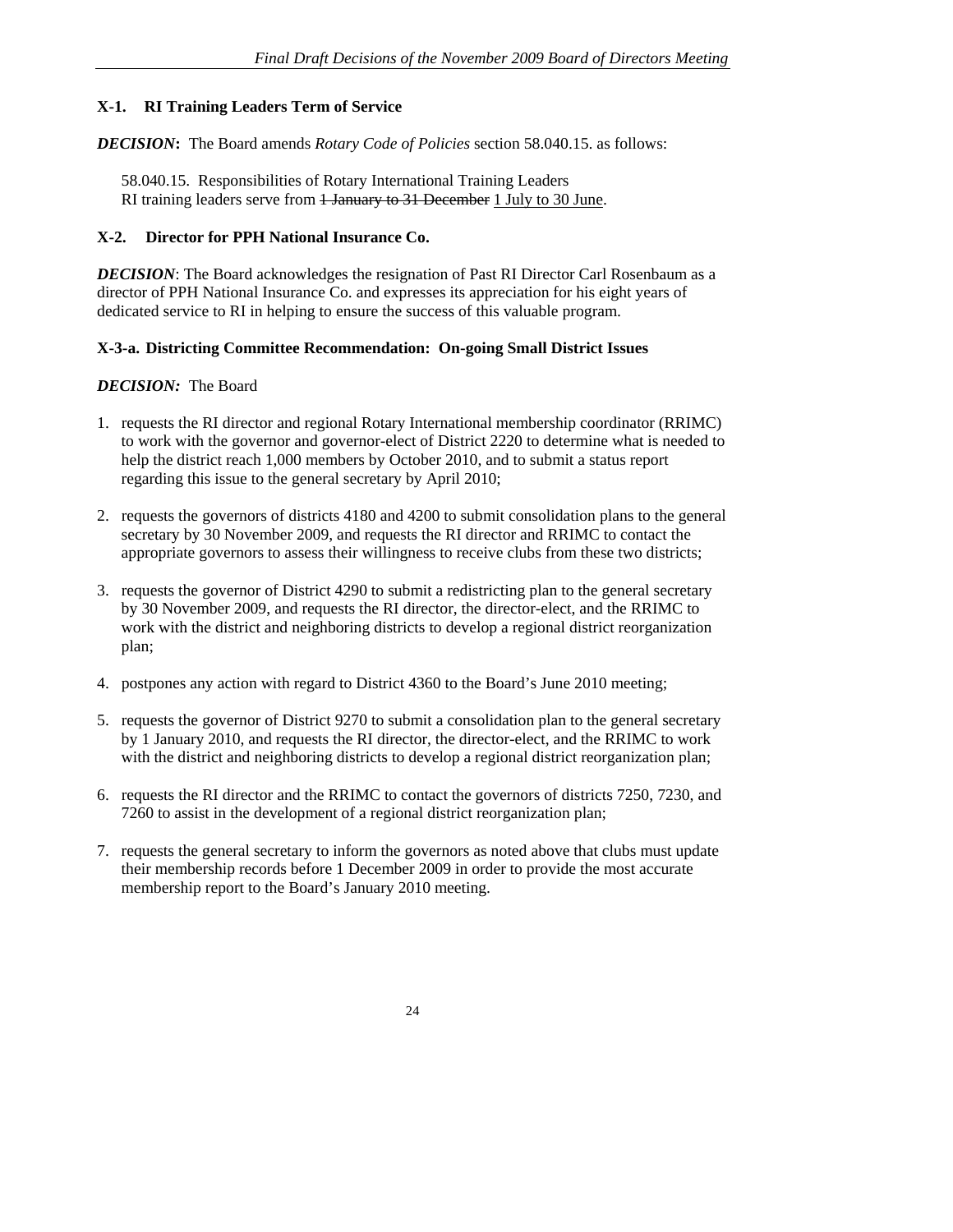## **X-3-b. Districting Committee Recommendation: Newly Identified Small Districts**

### *DECISION:* The Board

- 1. requests the RI director and regional Rotary International membership coordinator (RRIMC) to contact the governors in districts 4450, 4460, 4520, 4651 and appropriate neighboring districts to assist in the development of a regional district reorganization plan, for submission to the general secretary by 30 June 2010;
- 2. requests the RI director and RRIMC to contact the governors in districts 4835, 4890, 4930 and appropriate neighboring districts to assist in the development of a regional district reorganization plan, for submission to the general secretary by 30 June 2010;
- 3. requests the RI director and RRIMC to contact the governors in District 5260 and neighboring districts 5300, 5240, 5230, and 5220 to assist in the development of a regional district reorganization plan, for submission to the general secretary by 30 June 2010;
- 4. requests the RI directors and RRIMCs to contact the governors in District 7370 and neighboring District 7410 and District 7530 and neighboring District 7350 to assist in the development of a regional district reorganization plan, for submission to the general secretary by 30 June 2010.

### **X-3-c. Districting Committee Recommendation: Request from Rotary Clubs in the Åland Islands (District 1410)**

*DECISION*: The Board requests the president to appoint a Rotary senior leader who is not from either Finland or Sweden to investigate the request of the Rotary clubs in the Åland Islands to be transferred to another district, for report to the Board at its January 2010 meeting.

# **X-4. Incorporation of District 2220**

*DECISION*: The Board authorizes the general secretary to approve the incorporation of District 2220 under *Rotary Code of Policies* section 17.020.2., notwithstanding the district's inability, under applicable law, to comply with various subsections of that section, provided that District 2220

- 1. includes in its corporate documents a provision that its membership shall include all clubs in the district that are legal entities and one Rotarian from each club in the district that is not a legal entity;
- 2. enters into a licensing agreement with RI that provides that the district corporation shall cease utilizing the Rotary Marks upon the request of the RI Board.